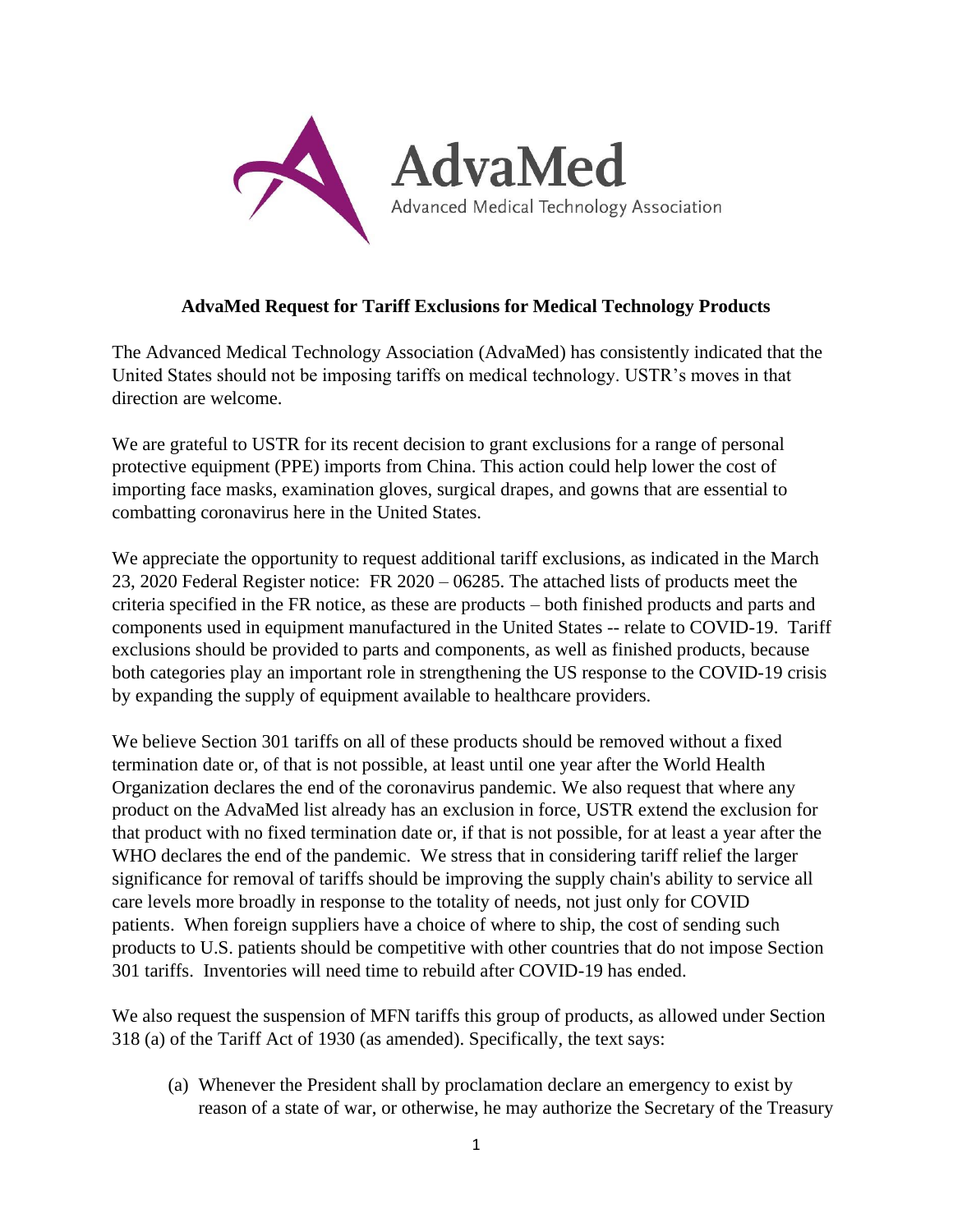to extend during the continuance of such emergency the time herein prescribed for the performance of any act, and may authorize the Secretary of the Treasury to permit, under such regulations as the Secretary of the Treasury may prescribe, the importation free of duty of food, clothing, and medical, surgical, and other supplies for use in emergency relief work. The Secretary of the Treasury shall report to the Congress any action taken under the provisions of this section.

President Trump has declared an emergency for coronavirus, so the conditions for applying section 318 have been fulfilled. We request that you take this action for the same duration as requested for the Section 301 tariffs (noted above). In addition, for any product in which the MFN duty is tied to a price cap for the specific product, we ask that the price cap be removed to enable the duty to be completely eliminated.

We therefore request that USTR remove all tariffs in Tab 1 and Tab 2 of the attached spreadsheet. This targeted list of codes specifically captures medical technology imports from China subject to 301 tariffs. We designated the products at the highest digit-level possible.

## **Product Exclusion Recommendations**

| <b>HTSUS</b> |                                                      |                                                                                                                                                                                                                                                                                                             |
|--------------|------------------------------------------------------|-------------------------------------------------------------------------------------------------------------------------------------------------------------------------------------------------------------------------------------------------------------------------------------------------------------|
| Code         | <b>Product Description</b>                           | <b>Relationship to Covid-19</b>                                                                                                                                                                                                                                                                             |
| 3926.20.9010 | Infection Control Apparel - OR accessories           | Protective garments to prevent spread of COVID-19                                                                                                                                                                                                                                                           |
| 4015.19.1050 | Medical exam gloves                                  | Protective gloves used to prevent the spread of COVID-<br>19                                                                                                                                                                                                                                                |
| 4818.50.0000 | Infection Control Apparel - Patient gowns            | Protective garments to prevent spread of COVID-19                                                                                                                                                                                                                                                           |
| 4823.90.8600 | Infection Control Apparel - Sterilization<br>Pouches | Protective garments to prevent spread of COVID-19                                                                                                                                                                                                                                                           |
| 5603.13.0090 | Infection Control Apparel - Sterilization wrap       | Protective garments to prevent spread of COVID-19                                                                                                                                                                                                                                                           |
| 5603.14.9090 | Infection Control Apparel - Sterilization wrap       | Protective garments to prevent spread of COVID-19                                                                                                                                                                                                                                                           |
| 5603.93.0090 | Infection Control Apparel - Sterilization wrap       | Protective garments to prevent spread of COVID-19                                                                                                                                                                                                                                                           |
| 6210.10.2000 | Infection Control Apparel - Patient gown             | Protective garments to prevent spread of COVID-19                                                                                                                                                                                                                                                           |
| 6217.10.9530 | Infection Control Apparel - Drapes/gowns             | Protective garments to prevent spread of COVID-19                                                                                                                                                                                                                                                           |
| 6307.90.8910 | Infection Control Apparel - OR accessories           | Protective garments to prevent spread of COVID-19                                                                                                                                                                                                                                                           |
| 6505.00.0100 | Infection Control Apparel - Tradex (non-gloves)      | Protective garments to prevent spread of COVID-19                                                                                                                                                                                                                                                           |
| 6505.00.6030 | Infection Control Apparel - OR accessories           | Protective garments to prevent spread of COVID-19                                                                                                                                                                                                                                                           |
| 7014.00.2000 | Light blocking assembly for use in X-ray<br>systems  | For use in x-ray systems, which are used for evaluation of<br>covid-19 and related illnesses. Portable x-ray is<br>particularly useful in ambulatory care settings where<br>COVID-19 patients are located and need lung evaluation.<br>Demand for these products is increasing in the current<br>situation. |

# **List 1: Medical Devices Related to Covid-19**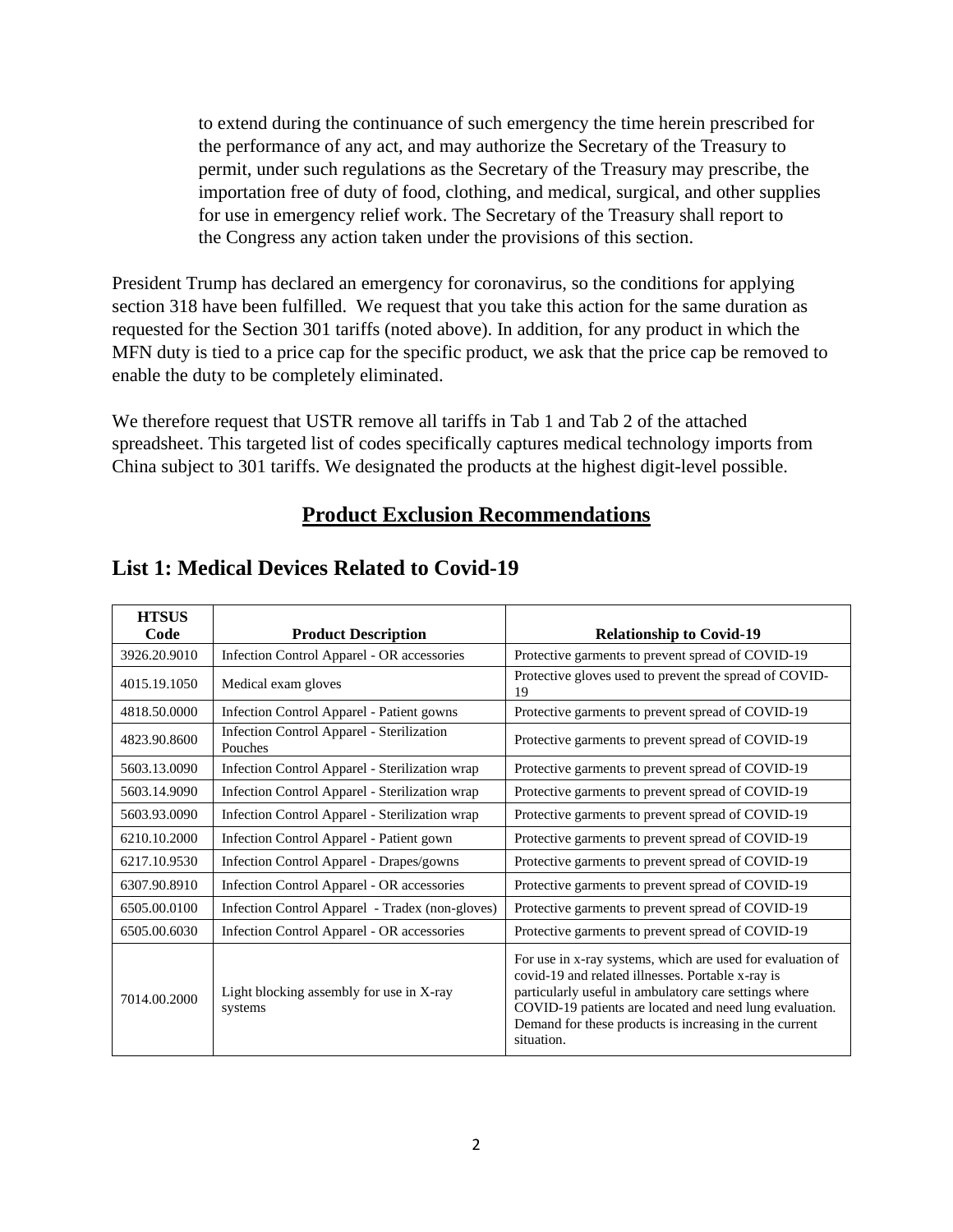| 7419.99.5050 | Sump assembly for vaporization, for use in<br>respiratory care and anesthesia systems                                                                                                                       | For use in respiratory equipment (including ventilators)<br>and anesthesia equipment (which can be used as<br>ventilators in emergencies, per FDA guidance), which are<br>used in COVID-19 treatment. Demand for both these<br>products is increasing in the current situation.                                                                                                                                   |
|--------------|-------------------------------------------------------------------------------------------------------------------------------------------------------------------------------------------------------------|-------------------------------------------------------------------------------------------------------------------------------------------------------------------------------------------------------------------------------------------------------------------------------------------------------------------------------------------------------------------------------------------------------------------|
| 8418.69.0180 | Recirculating chillers (refrigeration units) for use<br>in magnetic resonance (MR) systems                                                                                                                  | For use in magnetic resonance imaging (MRI) machines,<br>which are being used to understand the neurologic<br>impacts of the COVID-19 virus, including cytokine storm<br>syndrome.                                                                                                                                                                                                                                |
| 8479.89.9499 | Cell colony instruments used for microbiome<br>studies and for synthetic biology research                                                                                                                   | Instruments are used by academic and<br>biotech/pharmaceutical laboratories who perform research<br>on viruses, including the COVID-19 Virus. This research<br>is aimed at better understanding cellular and viral<br>responses, including the mechanism of action, to help<br>develop vaccines, find detection treatments and reduce<br>limiting the spread of a virus outbreak including the<br>COVID-19 Virus. |
| 8481.80.9005 | Solenoid valves (to control the flow of gas), for<br>use in respiratory care and anesthesia systems                                                                                                         | For use in respiratory equipment (including ventilators)<br>and anesthesia equipment (which can be used as<br>ventilators in emergencies, per FDA guidance), which are<br>used in COVID-19 treatment. Demand for both these<br>products is increasing in the current situation.                                                                                                                                   |
| 8481.80.9035 | Control valve (to control the flow of gas) for<br>artificial breathing circuits, for use in respiratory<br>care and anesthesia systems                                                                      | For use in respiratory equipment (including ventilators)<br>and anesthesia equipment (which can be used as<br>ventilators in emergencies, per FDA guidance), which are<br>used in COVID-19 treatment. Demand for both these<br>products is increasing in the current situation.                                                                                                                                   |
| 9011.80.0000 | Compound optical microscopes, with<br>magnification of at least 400x but not exceeding<br>1000x                                                                                                             | Compound optical microscopes are used for critical life<br>science applications such as the research of pathogens and<br>viruses, including COVID-19, research on and the<br>development of drugs, cellular imaging, pathology, and<br>fluorescence microscopy of cell cultures. Compound<br>scopes are also used for life science and medical<br>education purposes.                                             |
| 9018.11.6000 | Various PCA Display Interface LF; PCA Class<br>B Analog 12 Lead; DSPL PCA Inverter; I/O<br>Board Assembly; PCA Display Interface LF;<br>PCA Display FPC; PCA PIM Advanced 1 lead<br>Analog; PCA Main Board; | An electrocardograpm demonstrates a patients heart<br>condition. These are parts, components for medical care<br>products used in the production of electrocardiographs<br>which are used in the medical care, treatment or<br>management of Covid-19 or a condition that makes a<br>patent more vulnerable to Covid-19.                                                                                          |
| 9018.11.9000 | Various Bezels for electrocardiograph such as<br>Keyboard Bezel, Display bezel, Top, and<br>Bottom Bezel, covers for electrocariograph                                                                      | An electrocardograpm demonstrates a patients heart<br>condition. These are parts, components for medical care<br>products used in the production of electrocardiographs<br>which are used in the medical care, treatment or<br>management of Covid-19 or a condition that makes a<br>patent more vulnerable to Covid-19.                                                                                          |
| 9018.11.9000 | Power Assy and Power Modules for<br>Electrcardiograph                                                                                                                                                       | An electrocardograpm demonstrates a patients heart<br>condition. These are parts, components for medical care<br>products used in the production of electrocardiographs<br>which are used in the medical care, treatment or<br>management of Covid-19 or a condition that makes a<br>patent more vulnerable to Covid-19.                                                                                          |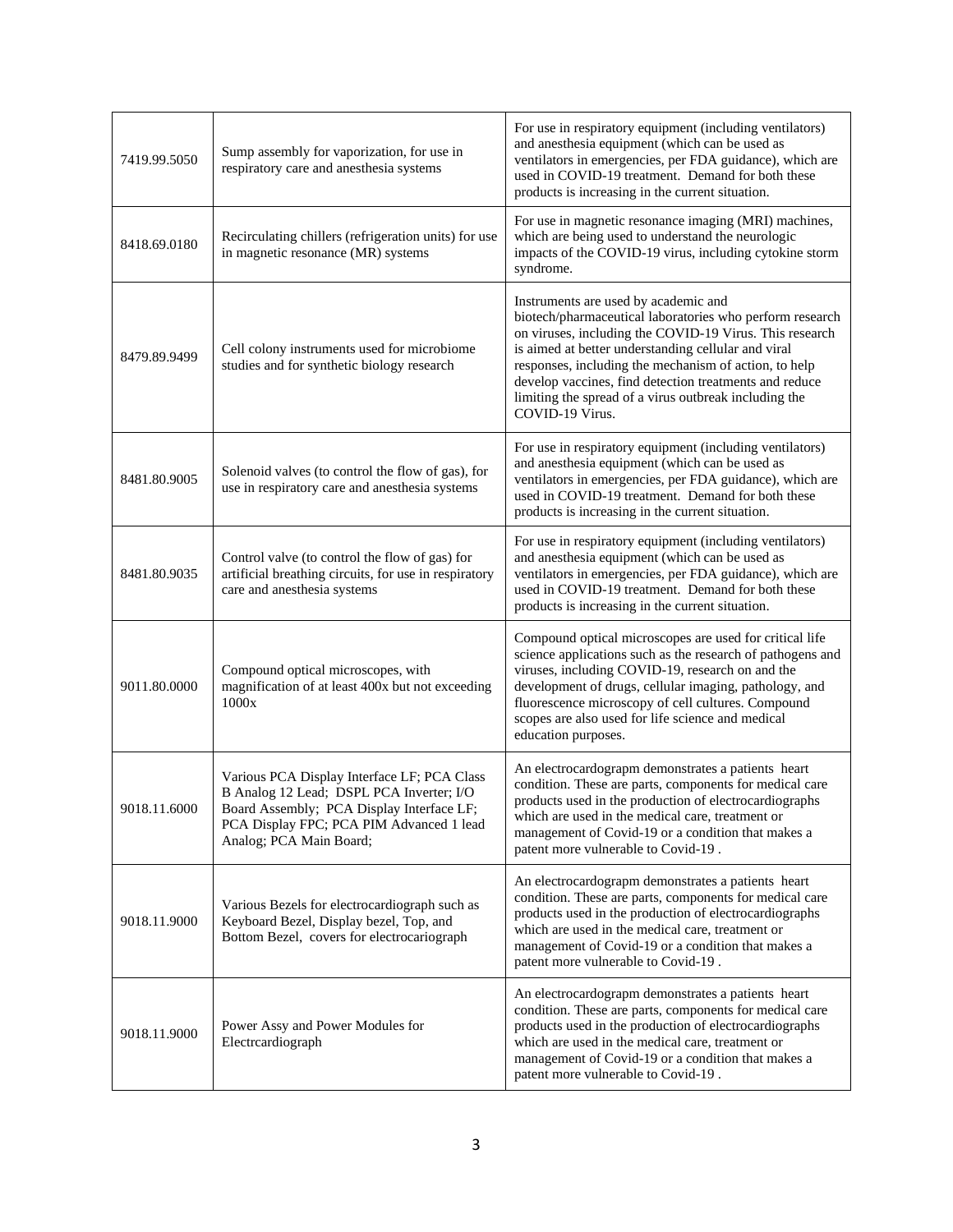| 9018.11.9000 | Display, drawer and Base Assy for<br>Electrocardiograph                                                          | An electrocardograpm demonstrates a patients heart<br>condition. These are parts, components for medical care<br>products used in the production of electrocardiographs<br>which are used in the medical care, treatment or<br>management of Covid-19 or a condition that makes a<br>patent more vulnerable to Covid-19.                                                                                                                                                                                                                                                                                                                                                                                                                                                                                                                 |
|--------------|------------------------------------------------------------------------------------------------------------------|------------------------------------------------------------------------------------------------------------------------------------------------------------------------------------------------------------------------------------------------------------------------------------------------------------------------------------------------------------------------------------------------------------------------------------------------------------------------------------------------------------------------------------------------------------------------------------------------------------------------------------------------------------------------------------------------------------------------------------------------------------------------------------------------------------------------------------------|
| 9018.11.9000 | Keyboard Module and Printer module for<br>Electrocardiograph                                                     | An electrocardograpm demonstrates a patients heart<br>condition. These are parts, components for medical care<br>products used in the production of electrocardiographs<br>which are used in the medical care, treatment or<br>management of Covid-19 or a condition that makes a<br>patent more vulnerable to Covid-19.                                                                                                                                                                                                                                                                                                                                                                                                                                                                                                                 |
| 9018.11.9000 | PIM Assy for Electrocardiograph                                                                                  | An electrocardograpm demonstrates a patients heart<br>condition. These are parts, components for medical care<br>products used in the production of electrocardiographs<br>which are used in the medical care, treatment or<br>management of Covid-19 or a condition that makes a<br>patent more vulnerable to Covid-19.                                                                                                                                                                                                                                                                                                                                                                                                                                                                                                                 |
| 9018.11.9000 | ASSY I/O Module for electrocardiograph                                                                           | An electrocardograpm demonstrates a patients heart<br>condition. These are parts, components for medical care<br>products used in the production of electrocardiographs<br>which are used in the medical care, treatment or<br>management of Covid-19 or a condition that makes a<br>patent more vulnerable to Covid-19.                                                                                                                                                                                                                                                                                                                                                                                                                                                                                                                 |
| 9018.11.9000 | Chassis and Mechanical Assy for<br>electrocardiograph                                                            | An electrocardograpm demonstrates a patients heart<br>condition. These are parts, components for medical care<br>products used in the production of electrocardiographs<br>which are used in the medical care, treatment or<br>management of Covid-19 or a condition that makes a<br>patent more vulnerable to Covid-19.                                                                                                                                                                                                                                                                                                                                                                                                                                                                                                                 |
| 9018.12.0000 | Diagnostic Ultrasound Systems; Ultrasonic<br>scanning apparatuses (ultrasound systems) for<br>human imaging      | Diagnostic ultrasound is used to create an image of<br>internal body structures such as tendons, muscles, joints,<br>blood vessels, and internal organs thus enabling the<br>diagnosis. The first protocol for the use of lung<br>ultrasound to quantitively and reproducibly assess the<br>degree of lung involvement in patients suspected of<br>having COVID-19 infection has been published by a team<br>of Italian experts with experience of using the technology<br>on the front line. Chest ultrasound is a noninvasive way of<br>determining a patients condition subsequent to discharge<br>from the hospital; Ultrasound systems are used for<br>evaluation of COVID-19 (and related illnesses), including<br>for thoracic, lung and cardiac evaluation. Demand for<br>these products is increasing in the current situation. |
| 9018.13.0000 | Parts and accessories of magnetic resonance<br>imaging systems, excluding parts for dental or<br>veterinary uses | For use in magnetic resonance imaging (MRI) machines,<br>which are being used to understand the neurologic<br>impacts of the COVID-19 virus, including cytokine storm<br>syndrome.                                                                                                                                                                                                                                                                                                                                                                                                                                                                                                                                                                                                                                                       |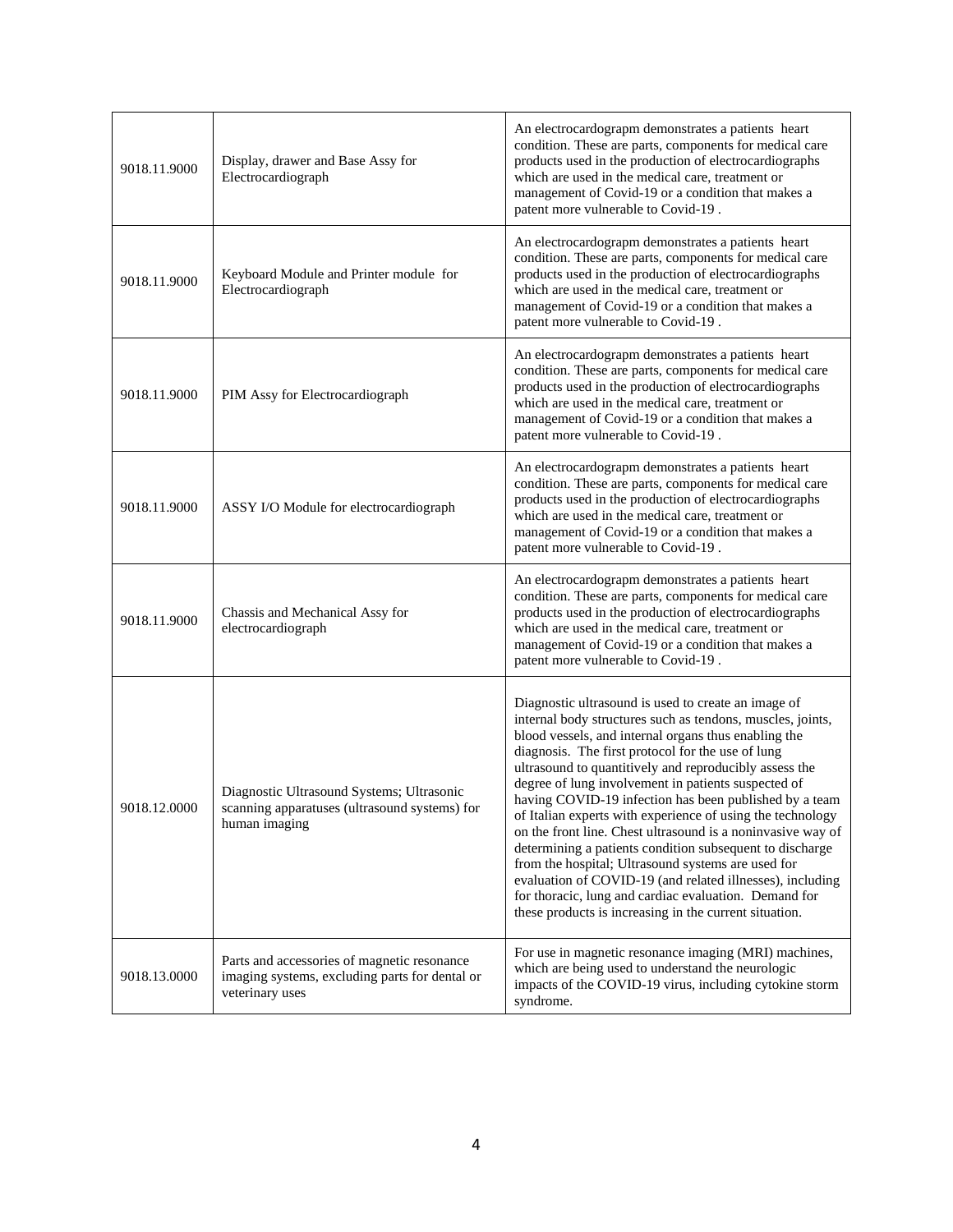| 9018.19.4000 | Recommend excluding the entire 9018.19.40<br>subheading. Alternatively to exclude, "Packaged<br>tubing sets provided for in subheading<br>9018.19.4000 and consisting of a combination of<br>polymer-based tubing, connectors and valves<br>cleared by the U.S. Food and Drug<br>Administration for use in cardiovascular,<br>Magnetic Resonance and/or Computed<br>Tomography diagnostic imaging applications for<br>delivery of a combination of imaging enhancing<br>contrast agents and saline to patients at pressures<br>up to 1200 psi." | We believe that in order to maximize the fight against<br>COVID-19, it is critical to maintain the seamless<br>availability of all medical technologies needed to daily<br>diagnose, treat and monitor patients suffering from all<br>other critical or chronic health conditions. These tubing<br>kits are integral for use in cardiovascular, Magnetic<br>Resonance and Computed Tomography diagnostic<br>imaging. Thus, we believe that they are critically<br>important to the overall medical preparedness of the<br>United States in this time of urgency, as well as, to<br>protecting our most vulnerable and at-risk patients,<br>including to coronavirus.                                             |
|--------------|-------------------------------------------------------------------------------------------------------------------------------------------------------------------------------------------------------------------------------------------------------------------------------------------------------------------------------------------------------------------------------------------------------------------------------------------------------------------------------------------------------------------------------------------------|------------------------------------------------------------------------------------------------------------------------------------------------------------------------------------------------------------------------------------------------------------------------------------------------------------------------------------------------------------------------------------------------------------------------------------------------------------------------------------------------------------------------------------------------------------------------------------------------------------------------------------------------------------------------------------------------------------------|
| 9018.19.9560 | Printed circuit board assemblies designed and<br>manufactured specifically for use in respiratory<br>monitoring equipment.                                                                                                                                                                                                                                                                                                                                                                                                                      | Respiratory monitors display SpO2 (peripheral capillary<br>oxygen saturation), Respiratory Rate, and Pulse Rate. A<br>sensor is placed on the patient and that sensor sends a<br>signal to a monitor to display the value, trends, etc. for<br>treating patients, including those with COVID-19.                                                                                                                                                                                                                                                                                                                                                                                                                 |
| 9018.19.9560 | Transducers for Diagnostic Ultrasound                                                                                                                                                                                                                                                                                                                                                                                                                                                                                                           | Diagnostic ultrasound is used to create an image of<br>internal body structures such as tendons, muscles, joints,<br>blood vessels, and internal organs thus enabling the<br>diagnosis. The first protocol for the use of lung<br>ultrasound to quantitively and reproducibly assess the<br>degree of lung involvement in patients suspected of<br>having COVID-19 infection has been published by a team<br>of Italian experts with experience of using the technology<br>on the front line. Chest ultrasound is a noninvasive way of<br>determining a patients condition subsequent to discharge<br>from the hospital. A transducer for diagnostic utrasound is<br>the image acquistion element of the system. |
| 9018.19.9560 | <b>IVUS</b> Catheter                                                                                                                                                                                                                                                                                                                                                                                                                                                                                                                            | Parts, components for medical care products used in the<br>medical care, treatment or management of Covid-19 or a<br>condition that makes a patent more vulnerable to Covid-<br>19                                                                                                                                                                                                                                                                                                                                                                                                                                                                                                                               |
| 9018.19.9560 | <b>Sensors for Patient Monitors</b>                                                                                                                                                                                                                                                                                                                                                                                                                                                                                                             | Parts, components for medical care products used in the<br>medical care, treatment or management of Covid-19 or a<br>condition that makes a patent more vulnerable to Covid-<br>19                                                                                                                                                                                                                                                                                                                                                                                                                                                                                                                               |
| 9018.19.9560 | <b>Sensors for Ventilators</b>                                                                                                                                                                                                                                                                                                                                                                                                                                                                                                                  | Parts, components for medical care products used in the<br>medical care, treatment or management of Covid-19 or a<br>condition that makes a patent more vulnerable to Covid-<br>19                                                                                                                                                                                                                                                                                                                                                                                                                                                                                                                               |
| 9018.19.9560 | Parts for MRI head, neck, body etc. Coils                                                                                                                                                                                                                                                                                                                                                                                                                                                                                                       | Parts, components for medical care products used in the<br>medical care, treatment or management of Covid-19 or a<br>condition that makes a patent more vulnerable to Covid-<br>19                                                                                                                                                                                                                                                                                                                                                                                                                                                                                                                               |
| 9018.19.9560 | Parts and accessories of magnetic resonance<br>systems for human imaging                                                                                                                                                                                                                                                                                                                                                                                                                                                                        | For use in magnetic resonance imaging (MRI) machines,<br>which are being used to understand the neurologic<br>impacts of the COVID-19 virus, including cytokine storm<br>syndrome.                                                                                                                                                                                                                                                                                                                                                                                                                                                                                                                               |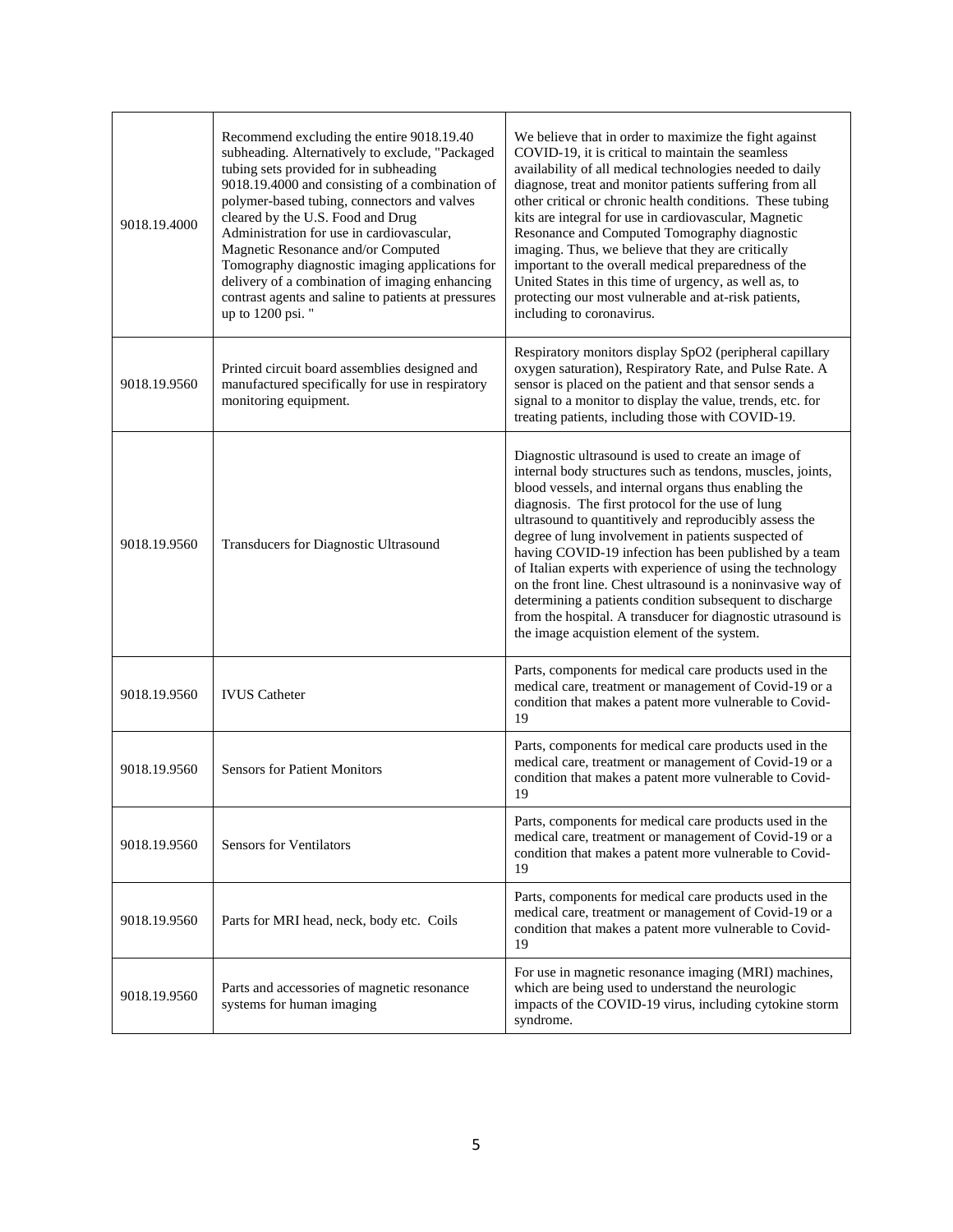| 9018.19.9560 | Parts and accessories of respiratory care and<br>anesthesia systems                                                                                                                                                                                                                                                                                                                                                                                    | For use in respiratory equipment (including ventilators)<br>and anesthesia equipment (which can be used as<br>ventilators in emergencies, per FDA guidance), which are<br>used in COVID-19 treatment. Demand for both these<br>products is increasing in the current situation.                                                                                                       |
|--------------|--------------------------------------------------------------------------------------------------------------------------------------------------------------------------------------------------------------------------------------------------------------------------------------------------------------------------------------------------------------------------------------------------------------------------------------------------------|---------------------------------------------------------------------------------------------------------------------------------------------------------------------------------------------------------------------------------------------------------------------------------------------------------------------------------------------------------------------------------------|
| 9018.19.9560 | Parts and accessories of patient monitoring<br>systems                                                                                                                                                                                                                                                                                                                                                                                                 | For use in patient monitoring in intensive care units,<br>including for treatment of COVID-19. Monitoring of<br>COVID-19 patients is critical, for ventilated patients<br>especially. Demand for these products is increasing in the<br>current situation.                                                                                                                            |
| 9018.19.9560 | Parts and accessories for (hybrid) PET-CT and<br>Nuclear-CT systems for human use                                                                                                                                                                                                                                                                                                                                                                      | For use in computed tomography (CT) systems, which are<br>used for evaluating the progression of COVID-19 and<br>related lung illnesses.                                                                                                                                                                                                                                              |
| 9018.19.9560 | Parts and accessories of ultrasound systems for<br>human imaging                                                                                                                                                                                                                                                                                                                                                                                       | For use in ultrasound systems, which are used for<br>evaluation of COVID-19 (and related illnesses), including<br>for thoracic, lung and cardiac evaluation. Demand for<br>these products is increasing in the current situation.                                                                                                                                                     |
| 9018.31.0040 | needles/syringes                                                                                                                                                                                                                                                                                                                                                                                                                                       | Used to continue to maintain a high level of patient care<br>safely reduce the spread of the COVID-19.                                                                                                                                                                                                                                                                                |
| 9018.90.3000 | Medical Respiratory and Anesthesia Circuit Kit                                                                                                                                                                                                                                                                                                                                                                                                         | Medical Respiratory and breathing circuits are made with<br>Pall BB25 breathing Filters. The filter in the circuits<br>hinders the spread of the virus from infected patients and<br>can protect other patients and health care workers against<br>contamination. These circuits are used in the treatment of<br>patients on ventilators with respiratory issues such as<br>COVID-19. |
| 9018.90.3000 | Anesthetic instruments and appliances and parts<br>and accessories for human use                                                                                                                                                                                                                                                                                                                                                                       | Anesthesia equipment (which can be used as ventilators in<br>emergencies, per FDA guidance) is used in COVID-19<br>treatment. Demand for these products is increasing in the<br>current situation, especially in view of the ventilator<br>capacity situation.                                                                                                                        |
| 9018.90.7520 | Dialysis machines                                                                                                                                                                                                                                                                                                                                                                                                                                      | Access to peritoneal/home dialysis supplies enables<br>dialysis patients to avoid in-center dialysis and be treated<br>in their home. Keeping immuno-compromised patients<br>healthy keeps them out of hospitals stressed by COVID.                                                                                                                                                   |
| 9018.90.7570 | Parts and accessories for dialysis machines                                                                                                                                                                                                                                                                                                                                                                                                            | Access to peritoneal/home dialysis supplies enables<br>dialysis patients to avoid in-center dialysis and be treated<br>in their home. Keeping immuno-compromised patients<br>healthy keeps them out of hospitals stressed by COVID.                                                                                                                                                   |
| 9018.90.7580 | 1) Printed circuit boards sed in medical device<br>components - blood and plasma donor<br>collection systems, blood analyzer diagnostics<br>systems, plasmapheresis systems. 2) Other<br>Medical device components for blood and<br>plasma donor collection systems, blood analyzer<br>diagnostics systems, plasmapheresis systems. 3)<br>Blood and plasma donor collection systems,<br>blood analyzer diagnostics systems,<br>plasmapheresis systems. | Parts of Plasma and blood donation systems are important<br>in developing a vaccine and a possible treatment of Covid<br>19- products directly used in diagnosis, treatment and<br>prevention of COVID-19. Blood and plasma donor<br>collection systems, blood analyzer diagnostics systems,<br>plasmapheresis systems.                                                               |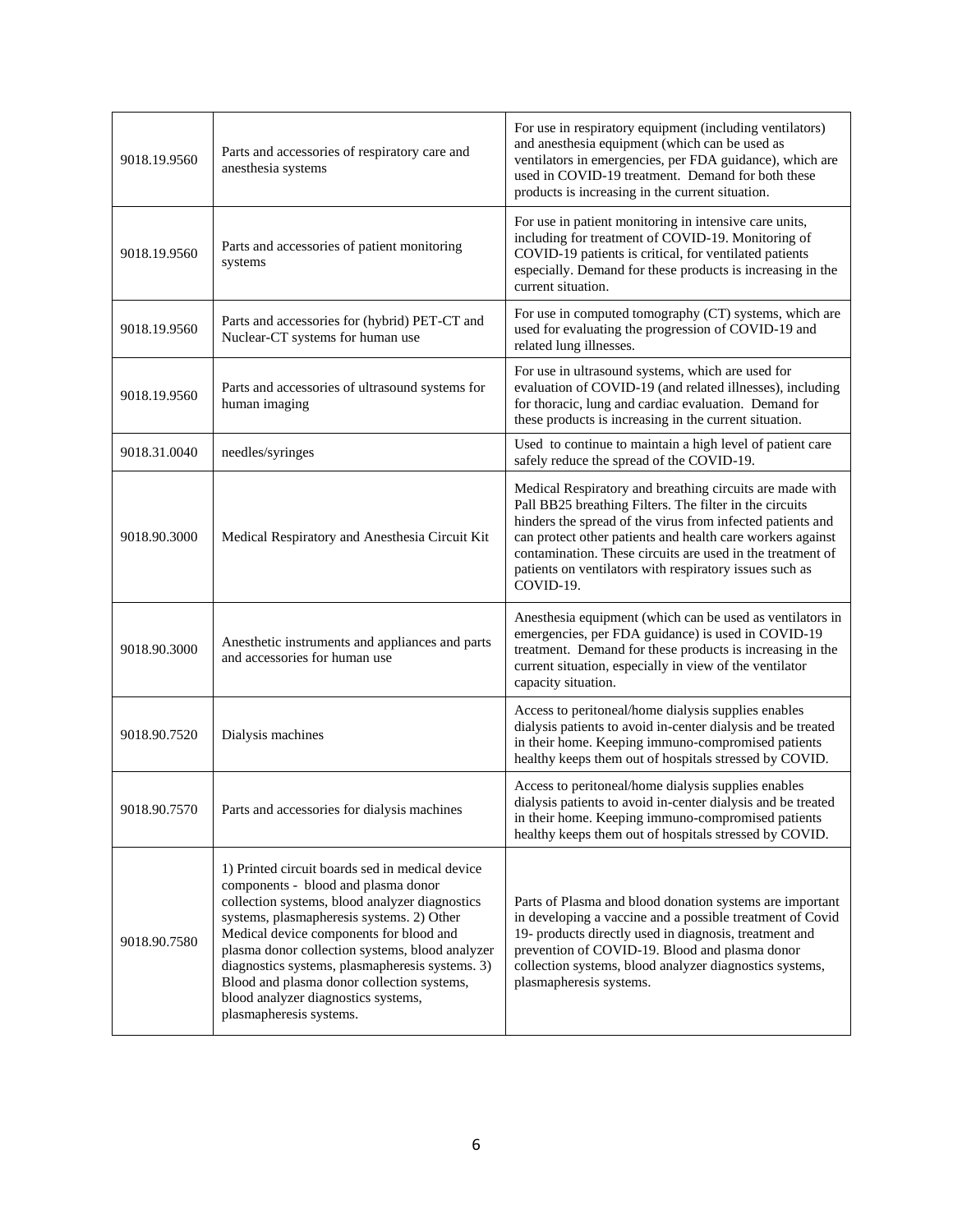| 9022.12.0000 | The Radixact Treatment Delivery System is<br>indicated for the delivery of radiation therapy,<br>stereotactic radiotherapy or stereotactic<br>radiosurgery to tumors or other targeted tissues<br>anywhere in the body under the direction of a<br>licensed medical practitioner.<br>The TomoTherapy Treatment System is<br>intended to be used as an integrated system for<br>the planning and precise delivery of radiation<br>therapy, stereoitactic radiotherapy, or<br>stereotactic radiosurgery to tumors or other<br>targeted tissues while minimizing the delivery of<br>radiation to vital healthy tissue. The<br>megavoltage x-ray radiation is delivered in a<br>rotational, non-rotational, modulated (IMRT), or<br>non-modulated (nonIMRT/three dimensional<br>conformal) format in accordance with the<br>physician approved plan. | Medical care products used for treatment and/or<br>management of other diseases -- for instance, where a<br>condition makes a patient more vulnerable to COVID-19,<br>or where the likely crisis in availability of hospital beds<br>will make it necessary to discharge patients early for<br>treatment at home.<br>Radiation Therapy treatment delivery systems are used to<br>treat cancer. The CDC has identied people are at higher<br>risk for COVID-19 who are immunocompromised as<br>including people receiving cancer treatment<br>(https://www.cdc.gov/coronavirus/2019-ncov/need-extra-<br>precautions/groups-at-higher-risk.html). In addition, the<br>American Society of Radiation Oncology (ASTRO) has<br>issued guidance for minimizing COVID-19 exposure for<br>patient receiving cancer treatment<br>(https://www.astro.org/Daily-Practice/COVID-19-<br>Recommendations-and-Information/Summary). |
|--------------|--------------------------------------------------------------------------------------------------------------------------------------------------------------------------------------------------------------------------------------------------------------------------------------------------------------------------------------------------------------------------------------------------------------------------------------------------------------------------------------------------------------------------------------------------------------------------------------------------------------------------------------------------------------------------------------------------------------------------------------------------------------------------------------------------------------------------------------------------|----------------------------------------------------------------------------------------------------------------------------------------------------------------------------------------------------------------------------------------------------------------------------------------------------------------------------------------------------------------------------------------------------------------------------------------------------------------------------------------------------------------------------------------------------------------------------------------------------------------------------------------------------------------------------------------------------------------------------------------------------------------------------------------------------------------------------------------------------------------------------------------------------------------------|
| 9022.12.0000 | Computed Tomography Systems such as<br>Incisive, Ingenuity, Iqon Spectral, Brilliance Big<br>Bore, Brilliance iCT                                                                                                                                                                                                                                                                                                                                                                                                                                                                                                                                                                                                                                                                                                                                | A computerized tomography (CT) scan combines a series<br>of X-ray images taken from different angles around your<br>body and uses computer processing to create cross-<br>sectional images (slices) of the bones, blood vessels and<br>soft tissues inside your body. CT scan images provide<br>more-detailed information than plain X-rays do. I can be<br>used to detect conditions that would make a patient more<br>vulnerable to Covid-19.                                                                                                                                                                                                                                                                                                                                                                                                                                                                      |
| 9022.12.0000 | Computed tomography apparatuses (CT<br>systems), excluding systems for dental or<br>veterinary use                                                                                                                                                                                                                                                                                                                                                                                                                                                                                                                                                                                                                                                                                                                                               | Computed tomography (CT) systems are used for<br>evaluating the progression of COVID-19 and related lung<br>illnesses.                                                                                                                                                                                                                                                                                                                                                                                                                                                                                                                                                                                                                                                                                                                                                                                               |
| 9022.14.0000 | The CyberKnife® Treatment Delivery System<br>is indicated for image-guided stereotactic<br>radiosurgery and precision radiotherapy for<br>lesions, tumors and conditions anywhere in the<br>body when radiation treatment is indicated.                                                                                                                                                                                                                                                                                                                                                                                                                                                                                                                                                                                                          | Medical care products used for treatment and/or<br>management of other diseases -- for instance, where a<br>condition makes a patient more vulnerable to COVID-19,<br>or where the likely crisis in availability of hospital beds<br>will make it necessary to discharge patients early for<br>treatment at home. Radiation Therapy treatment delivery<br>systems are used to treat cancer. The CDC has identied<br>people are at higher risk for COVID-19 who are<br>immunocompromised as including people receiving<br>cancer treatment (https://www.cdc.gov/coronavirus/2019-<br>ncov/need-extra-precautions/groups-at-higher-risk.html).<br>In addition, the American Society of Radiation Oncology<br>(ASTRO) has issued guidance for minimizing COVID-19<br>exposure for patient receiving cancer treatment<br>(https://www.astro.org/Daily-Practice/COVID-19-<br>Recommendations-and-Information/Summary).    |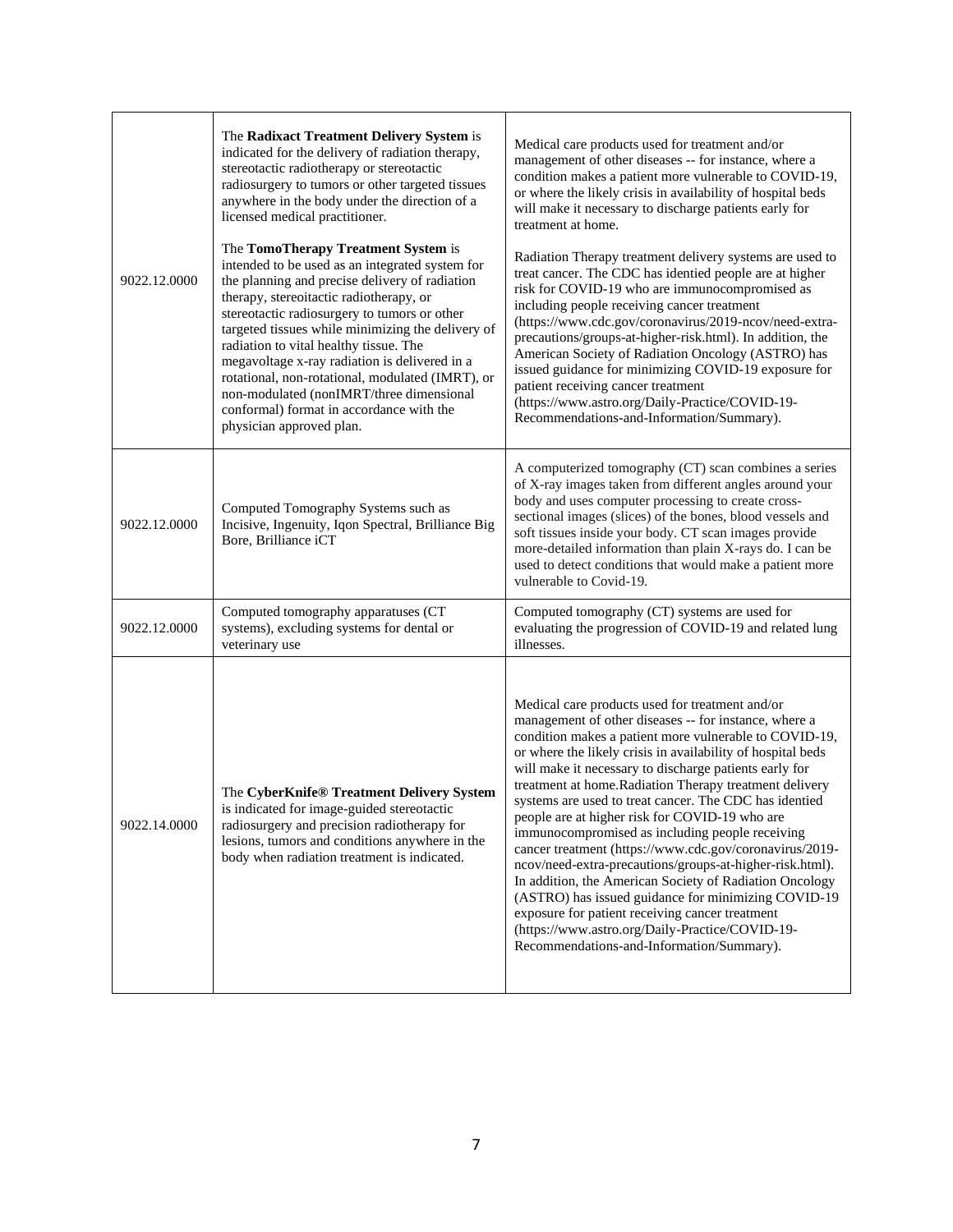| 9022.14.0000 | <b>Digital Radioloy Systems</b>                                                                | Digital Radiography uses X-rays to produce images of the<br>interior of the body to diagnose conditions such as cancer,<br>pneumonia, emphysema or heart failure. These<br>underlying conditions make a patient more vulnerable to<br>Covid-19. It is used in the medical care management of a<br>condition or disease which makes a patient more<br>vulnerable to Covid 19. |
|--------------|------------------------------------------------------------------------------------------------|------------------------------------------------------------------------------------------------------------------------------------------------------------------------------------------------------------------------------------------------------------------------------------------------------------------------------------------------------------------------------|
| 9022.14.0000 | X-Ray systems, excluding systems for dental or<br>veterinary use                               | X-ray systems are used for evaluation of covid-19 and<br>related illnesses. Portable x-ray is particularly useful in<br>ambulatory care settings where COVID-19 patients are<br>located and need lung evaluation. Demand for these<br>products is increasing in the current situation.                                                                                       |
| 9022.14.0000 | C-arm systems for use in surgical imaging,<br>excluding systems for dental or veterinary use   | Mobile C-arms, typically for use in image guided surgery,<br>can be used for traditional radiographical imaging (x-ray)<br>when other x-ray resources are constrained due to<br>COVID-19 usage.                                                                                                                                                                              |
| 9022.30.0000 | Parts and accessories of X-ray tubes                                                           | For use in x-ray systems, which are used for evaluation of<br>covid-19 and related illnesses. Portable x-ray is<br>particularly useful in ambulatory care settings where<br>COVID-19 patients are located and need lung evaluation.<br>Demand for these products is increasing in the current<br>situation.                                                                  |
| 9022.90.2500 | Power distribution units for use in computed<br>tomography systems                             | For use in computed tomography (CT) systems, which are<br>used for evaluating the progression of COVID-19 and<br>related lung illnesses.                                                                                                                                                                                                                                     |
| 9022.90.2500 | Consoles and assemblies for use in computed<br>tomography systems                              | For use in computed tomography (CT) systems, which are<br>used for evaluating the progression of COVID-19 and<br>related lung illnesses.                                                                                                                                                                                                                                     |
| 9022.90.2500 | Tables for use in X-ray and computized<br>tomography (CT) systems.                             | For use in x-ray and computed tomography (CT) systems,<br>which are used for evaluation of covid-19 and related<br>illnesses.                                                                                                                                                                                                                                                |
| 9022.90.4000 | Parts and accessories of X-ray tubes (described<br>in statistical reporting number 9022904000) | For use in x-ray systems, which are used for evaluation of<br>covid-19 and related illnesses. Portable x-ray is<br>particularly useful in ambulatory care settings where<br>COVID-19 patients are located and need lung evaluation.<br>Demand for these products is increasing in the current<br>situation.                                                                  |
| 9022.90.6000 | Parts and accessories of X-ray systems,<br>excluding systems for dental or veterinary uses     | For use in x-ray systems, which are used for evaluation of<br>covid-19 and related illnesses. Portable x-ray is<br>particularly useful in ambulatory care settings where<br>COVID-19 patients are located and need lung evaluation.<br>Demand for these products is increasing in the current<br>situation.                                                                  |
| 9025.19.8040 | Thermometer                                                                                    | These thermometers are essential to safely reduce the<br>spread of the COVID-19 virus by identifying patients<br>who display symptoms of COVID-19 in order to<br>adequately treat them and prevent the spread of the virus<br>to others                                                                                                                                      |
| 9025.90.0600 | Disposable protective thermometer probe covers                                                 | Temperature monitoring is essential to safely reduce the<br>spread of the COVID-19 virus by identifying patients<br>who display symptoms of COVID-19 in order to<br>adequately treat them and prevent the spread of the virus<br>to others                                                                                                                                   |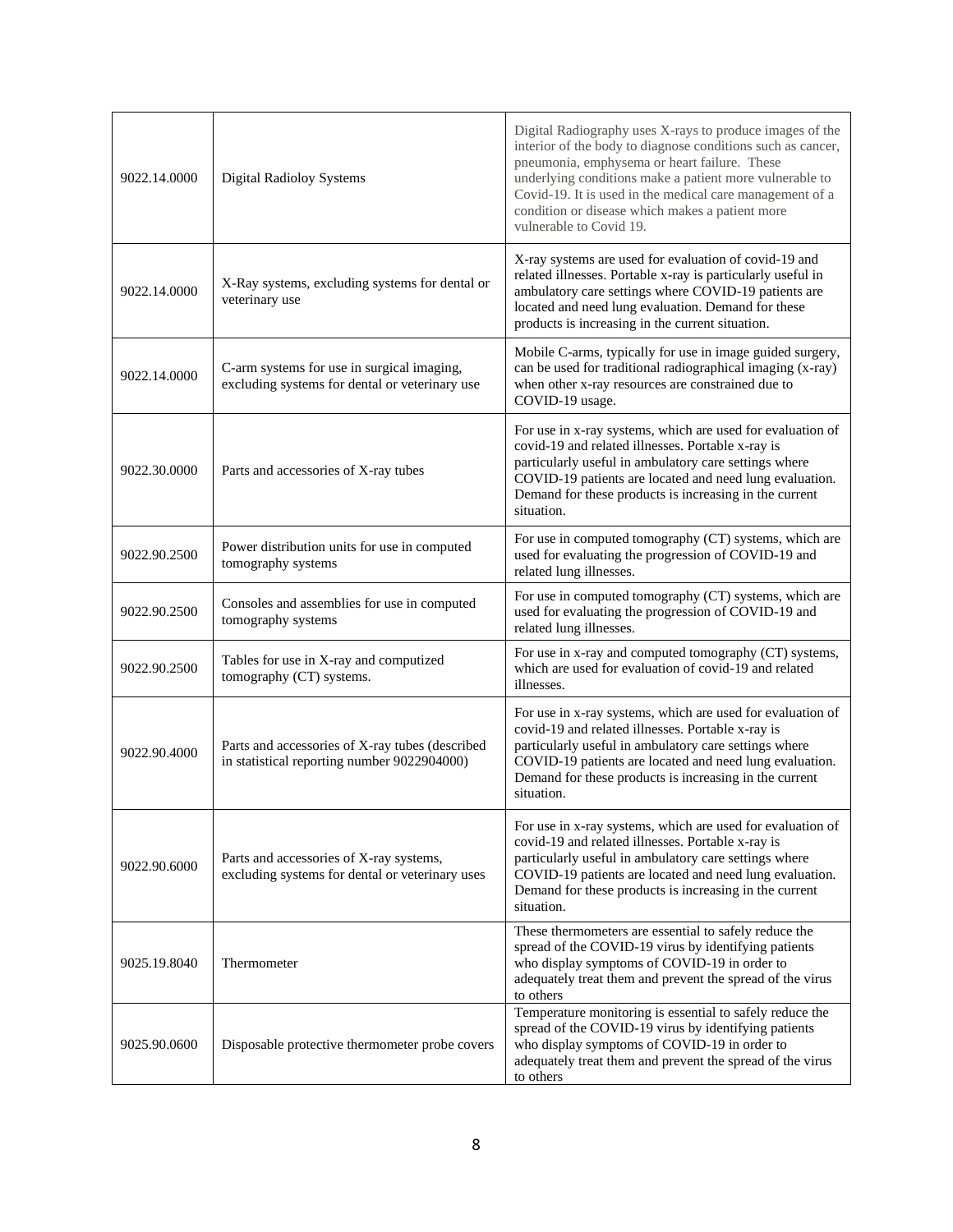| 9026.10.2040 | FLUID SENSOR used in production of blood<br>and plasma donor collection systems and blood<br>analyzer diagnostics systems, plasmapheresis<br>systems.                                                               | Parts of Plasma and blood donation systems are important<br>in developing a vaccine and a possible treatment of Covid<br>19- products directly used in diagnosis, treatment and<br>prevention of COVID-19.                                                                                                                                                                                                                                                                                                              |
|--------------|---------------------------------------------------------------------------------------------------------------------------------------------------------------------------------------------------------------------|-------------------------------------------------------------------------------------------------------------------------------------------------------------------------------------------------------------------------------------------------------------------------------------------------------------------------------------------------------------------------------------------------------------------------------------------------------------------------------------------------------------------------|
| 9026.20.4000 | Flowmeter                                                                                                                                                                                                           | e. Parts, components for medical care products used in the<br>medical care, treatment or management of Covid-19 or a<br>condition that makes a patent more vulnerable to Covid-<br>19                                                                                                                                                                                                                                                                                                                                   |
| 9026.80.2000 | Apparatus for measuring or checking the flow,<br>level, pressure, or other variables of liquids or<br>gases, in the use of anesthesia and respiratory<br>care systems                                               | For use in respiratory equipment (including ventilators)<br>and anesthesia equipment (which can be used as<br>ventilators in emergencies, per FDA guidance), which are<br>used in COVID-19 treatment. Demand for both these<br>products is increasing in the current situation.                                                                                                                                                                                                                                         |
| 9026.80.2000 | Thermometer probes                                                                                                                                                                                                  | Temperature monitoring is essential to safely reduce the<br>spread of the COVID-19 virus by identifying patients<br>who display symptoms of COVID-19 in order to<br>adequately treat them and prevent the spread of the virus<br>to others                                                                                                                                                                                                                                                                              |
| 9027.30.4040 | Microvolume Spectrophotometers                                                                                                                                                                                      | Instruments are used by academic and<br>biotech/pharmaceutical laboratories who perform research<br>on viruses, including the COVID-19 Virus. This research<br>is aimed at better understanding cellular and viral<br>responses, including the mechanism of action, to help<br>develop vaccines, find detection treatments and reduce<br>limiting the spread of a virus outbreak including the<br>COVID-19 Virus.                                                                                                       |
| 9027.50.4015 | High capacity/throughput immunoassay<br>diagnostic instruments for in vitro laboratory<br>use, utilizing optical radiations and electrical<br>phenomenon to conduct serology (i.e.,<br>serum/other fluids) testing. | The instruments are used in laboratories to conduct in<br>vitro serology tests on patient serum samples to determine<br>exposure to the COVID-19 virus (i.e., by detecting certain<br>antibodies).                                                                                                                                                                                                                                                                                                                      |
| 9027.50.4015 | <b>Laser Scanning Cytometers</b>                                                                                                                                                                                    | Instruments are used by academic and<br>biotech/pharmaceutical laboratories who perform research<br>on viruses, including the COVID-19 Virus. This research<br>is aimed at better understanding cellular and viral<br>responses, including the mechanism of action, to help<br>develop vaccines, find detection treatments and reduce<br>limiting the spread of a virus outbreak including the<br>COVID-19 Virus.                                                                                                       |
| 9027.50.4015 | Flow Cytometry System                                                                                                                                                                                               | These instruments allow scientists to develop new<br>methods to study protein and gene interactions in various<br>diseases. The advancement of flow cytometry into<br>nanoparticle scale resolution, makes it possible to detect<br>and study extremely small molecules like antibodies and<br>viruses. Cells with a virus antibody (like H1N1 or HIV or<br>Covid-19) can be identified as they are run through the<br>flow cytometer which make this a valuable tool for<br>developing tests, treatments and vaccines. |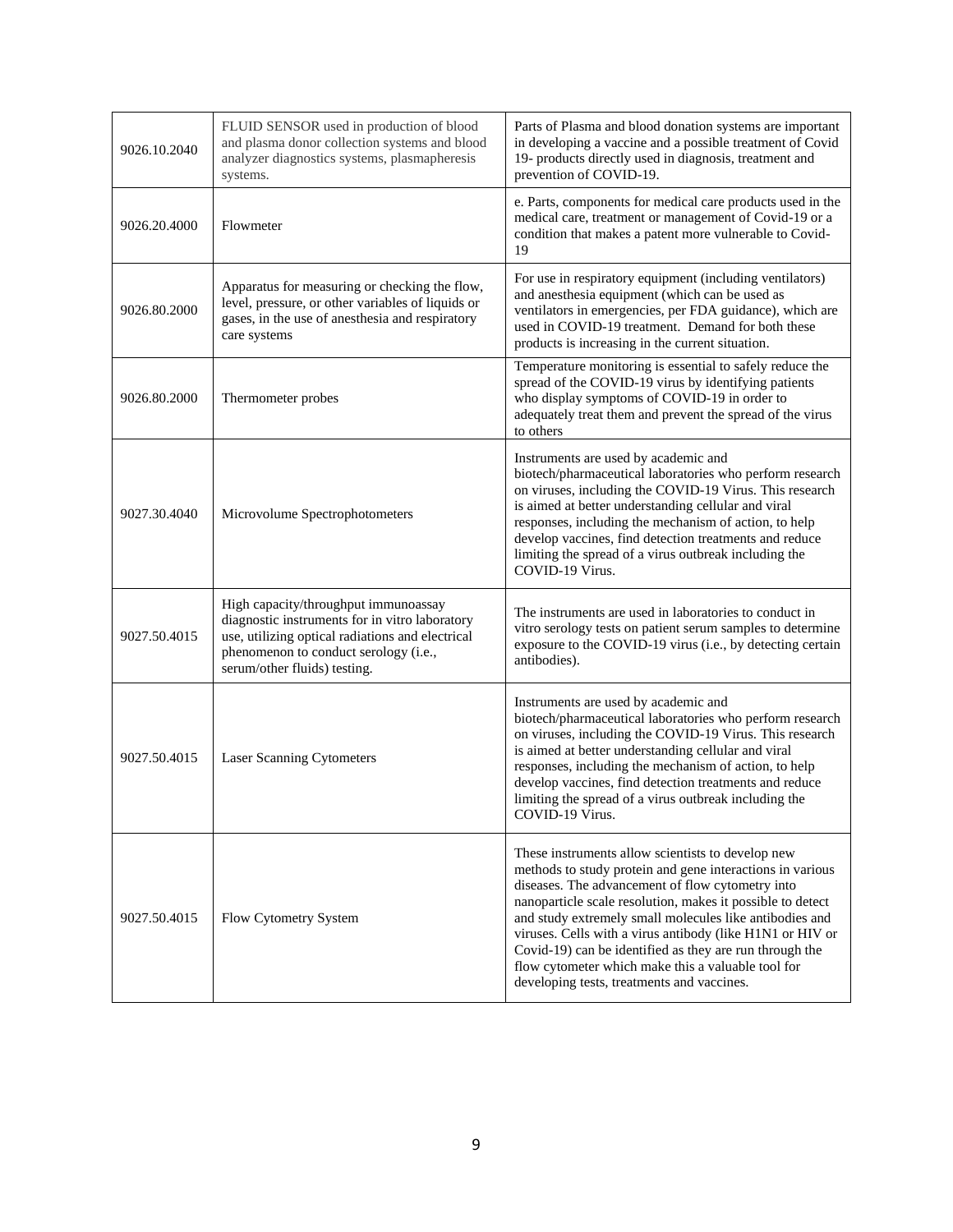| 9027.50.4015 | Clinical Chemistry Analyzer System                                                                                                                                                                                       | Chemistry testing is commonly used to indicate the state<br>of health of a patient. The Covid-19 virus is known to<br>impact the ability of a patient to breathe. This will change<br>the electrolyte balance in the blood indicated by Sodium<br>depletion, hypokalemia (low potassium), alkalosis (high<br>pH), and calcium change which would be measured by<br>the chemistry instruments. Immunoglobulins (IgA, IgG,<br>IgM) deficiency may also be caused by Coronavirus.<br>These are measured by the DxC500AU instrument. The<br>instrument can run over 130 different tests used to<br>evaluate the health of patients. |
|--------------|--------------------------------------------------------------------------------------------------------------------------------------------------------------------------------------------------------------------------|---------------------------------------------------------------------------------------------------------------------------------------------------------------------------------------------------------------------------------------------------------------------------------------------------------------------------------------------------------------------------------------------------------------------------------------------------------------------------------------------------------------------------------------------------------------------------------------------------------------------------------|
| 9027.50.4015 | Chemistry Module for Immunochemistry system                                                                                                                                                                              | This is the chemistry analysis portion of a chemistry and<br>immunochemistry system, DxC 500i. The DxC 500i is a<br>fully automated random clinical analyzer that has the<br>ability to simultaneously process more than 130 reagent<br>chemistry applications and over 70 immunoassays using<br>serum, plasma or other human body fluids used to<br>evaluate the health pf patients, including COVID-19<br>patients.                                                                                                                                                                                                           |
| 9027.50.4050 | Multi-Mode Microplate Electrical Photometers                                                                                                                                                                             | Instruments are used by academic and<br>biotech/pharmaceutical laboratories who perform research<br>on viruses, including the COVID-19 Virus. This research<br>is aimed at better understanding cellular and viral<br>responses, including the mechanism of action, to help<br>develop vaccines, find detection treatments and reduce<br>limiting the spread of a virus outbreak including the<br>COVID-19 Virus.                                                                                                                                                                                                               |
| 9027.50.8015 | High capacity/throughput immunoassay<br>diagnostic instruments for in vitro laboratory<br>use, utilizing optical radiations and non-<br>electrical phenomenon to conduct serology (i.e.,<br>serum/other fluids) testing. | The instruments are used in laboratories to conduct in<br>vitro serology tests on patient serum samples to determine<br>exposure to the COVID-19 virus (i.e., by detecting certain<br>antibodies).                                                                                                                                                                                                                                                                                                                                                                                                                              |
| 9027.80.4560 | Clone Screening Systems                                                                                                                                                                                                  | Instruments are used by academic and<br>biotech/pharmaceutical laboratories who perform research<br>on viruses, including the COVID-19 Virus. This research<br>is aimed at better understanding cellular and viral<br>responses, including the mechanism of action, to help<br>develop vaccines, find detection treatments and reduce<br>limiting the spread of a virus outbreak including the<br>COVID-19 Virus.                                                                                                                                                                                                               |
| 9027.80.4590 | Instruments for fully automated system for<br>selection of high value clones used in antibody<br>discovery and cell line development                                                                                     | Instruments are used by academic and<br>biotech/pharmaceutical laboratories who perform research<br>on viruses, including the COVID-19 Virus. This research<br>is aimed at better understanding cellular and viral<br>responses, including the mechanism of action, to help<br>develop vaccines, find detection treatments and reduce<br>limiting the spread of a virus outbreak including the<br>COVID-19 Virus                                                                                                                                                                                                                |
| 9030.10.0000 | Instruments and apparatuses for measuring or<br>detecting ionizing radiations for use in X-ray<br>systems                                                                                                                | For use in x-ray systems, which are used for evaluation of<br>covid-19 and related illnesses. Portable x-ray is<br>particularly useful in ambulatory care settings where<br>COVID-19 patients are located and need lung evaluation.<br>Demand for these products is increasing in the current<br>situation.                                                                                                                                                                                                                                                                                                                     |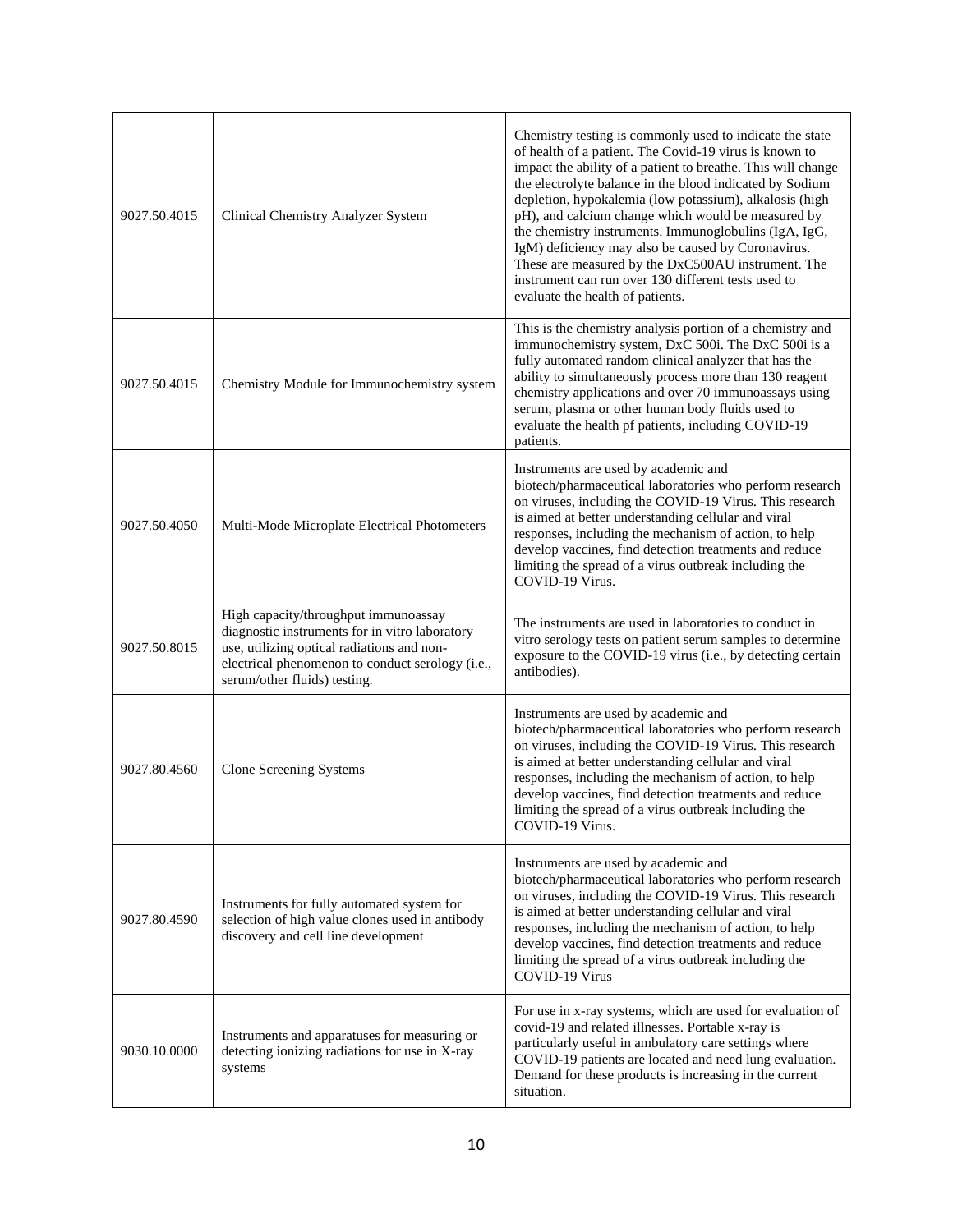| 9032.89.4000 | Parts and accessories for automatic regulating or<br>controlling instruments for use in medical<br>devices GE | For use in medical equipment such as X-ray, computed<br>tomography (CT) and magnetic resonance imaging (MR)<br>systems used in the diagnosis and treatment of COVID-<br>19.                                                       |
|--------------|---------------------------------------------------------------------------------------------------------------|-----------------------------------------------------------------------------------------------------------------------------------------------------------------------------------------------------------------------------------|
| 9402.90.0020 | Pad (to place atop CT tables) for use as part of a<br>computed tomography system                              | For use in computed tomography (CT) systems, which are<br>used for evaluating the progression of COVID-19 and<br>related lung illnesses.                                                                                          |
| 9402.90.0020 | Cart for use as part of an ultrasound system                                                                  | For use in ultrasound systems, which are used for<br>evaluation of COVID-19 (and related illnesses), including<br>for thoracic, lung and cardiac evaluation. Demand for<br>these products is increasing in the current situation. |
| 9403.20.0090 | Desks for use as part of a computed tomography<br>system                                                      | For use in computed tomography (CT) systems, which are<br>used for evaluating the progression of COVID-19 and<br>related lung illnesses.                                                                                          |

### **Exclusions to Expire on Aug 7, 2020**

| 3926.20.9050 | Plastic face shields                             | Some health experts predict that there may be a seasonal<br>recurrence of a Covid-19 outbreak this fall/winter. As<br>such, we recommend granting an indefenite exclusion to<br>plastic face shields. |
|--------------|--------------------------------------------------|-------------------------------------------------------------------------------------------------------------------------------------------------------------------------------------------------------|
| 6505.00.8015 | Infection Control Apparel - surgical cap/buffant | Protective garments to prevent spread of COVID-19                                                                                                                                                     |

### **Exclusions to Expire on Sept 1, 2020**

| 3926.90.9990 | Parts and components for production of blood<br>and plasma donor collection system made of<br>plastic, and their components.                                                     | Parts of Plasma and blood donation systems are<br>important in developing a vaccine and a possible<br>treatment of Covid 19- products directly used in<br>diagnosis, treatment and prevention of COVID-19. |
|--------------|----------------------------------------------------------------------------------------------------------------------------------------------------------------------------------|------------------------------------------------------------------------------------------------------------------------------------------------------------------------------------------------------------|
| 6307.90.9889 | Surgical masks and N95 masks for medical<br>device service filed engineers, other medical<br>device employees visiting hospitals, and for<br>medical device production employees | Public health emergency - protecting medical device<br>company employees and reducting risks of contracting<br>Covid 19 when employees visist hospital, during<br>production and supplly chain             |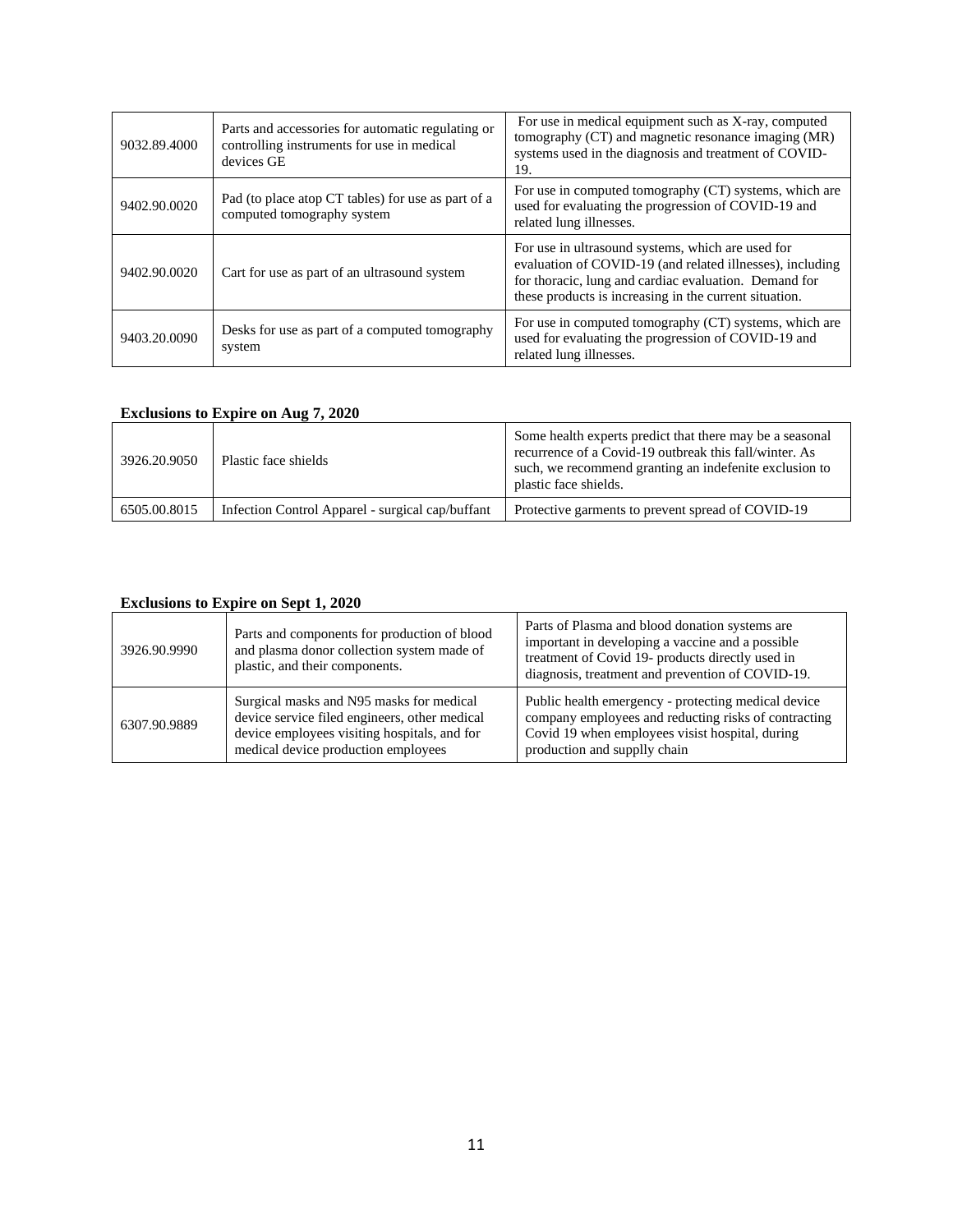| 8543.10.0000 | A medical charged-particle linear accelerated is<br>a component used within radiation therapy<br>system, it is a device to produce accelerated<br>high energy charged particles (e.g., electrons<br>and protons) intended for use in radiation<br>therapy.<br>These are used in the Radixact Treatment<br>Delivery System, TomoTherapy Treatment<br>System, and CyberKnife® Treatment Delivery<br>System. | Medical care products used for treatment and/or<br>management of other diseases -- for instance, where a<br>condition makes a patient more vulnerable to COVID-<br>19, or where the likely crisis in availability of hospital<br>beds will make it necessary to discharge patients early<br>for treatment at home.<br>Parts, components and inputs for such equipment<br>(also including reagents or catalysts, and textile or fiber<br>inputs for PPE).<br>Particle linear acclerators are components used within<br>radiation therapy systems to generate the therapeutic<br>radiation beam. Particle linear acclerators in radiation<br>therapy systems are used to treat people with cancer.<br>The CDC has identied people are at higher risk for<br>COVID-19 who are immunocompromised as including<br>people receiving cancer treatment<br>(https://www.cdc.gov/coronavirus/2019-ncov/need-<br>extra-precautions/groups-at-higher-risk.html). In<br>addition, the American Society of Radiation Oncology<br>(ASTRO) has issued guidance for minimizing COVID-<br>19 exposure for patient receiving cancer treatment<br>(https://www.astro.org/Daily-Practice/COVID-19-<br>Recommendations-and-Information/Summary). |
|--------------|-----------------------------------------------------------------------------------------------------------------------------------------------------------------------------------------------------------------------------------------------------------------------------------------------------------------------------------------------------------------------------------------------------------|----------------------------------------------------------------------------------------------------------------------------------------------------------------------------------------------------------------------------------------------------------------------------------------------------------------------------------------------------------------------------------------------------------------------------------------------------------------------------------------------------------------------------------------------------------------------------------------------------------------------------------------------------------------------------------------------------------------------------------------------------------------------------------------------------------------------------------------------------------------------------------------------------------------------------------------------------------------------------------------------------------------------------------------------------------------------------------------------------------------------------------------------------------------------------------------------------------------------------|
| 9013.80.7000 | LCD Module for User Interface for Ventilators                                                                                                                                                                                                                                                                                                                                                             | Ventilator Parts, components for medical care products<br>used in the medical care, treatment or management of<br>Covid-19 or a condition that makes a patent more<br>vulnerable to Covid-19                                                                                                                                                                                                                                                                                                                                                                                                                                                                                                                                                                                                                                                                                                                                                                                                                                                                                                                                                                                                                               |
| 9018.19.9560 | <b>LCD Modules for Patient Monitors</b>                                                                                                                                                                                                                                                                                                                                                                   | A patient monitor is an electronic medical device that<br>consists of one of more monitoring sensors, a<br>processing component(s), and a screen display (also<br>called a "monitor") that provide and record for medical<br>professionals a patient's medical vital signs (body<br>temperature, blood pressure, pulse rate and respiratory<br>rate) or measurements of the activity of various body<br>organs such as ECG monitors, anesthesia monitors, or<br>EKG monitorsPatient Monitor Parts, components for<br>medical care products used in the medical care,<br>treatment or management of Covid-19 or a condition<br>that makes a patent more vulnerable to Covid-19                                                                                                                                                                                                                                                                                                                                                                                                                                                                                                                                              |
| 9018.19.9560 | Canula and filter lines for capnography                                                                                                                                                                                                                                                                                                                                                                   | Capnography a continuous and noninvasive ETCO2<br>monitoring of ventilation in critally ill Covid 19<br>patients. These systems can detec significant changes<br>in respiratory status of the Covid 19 patient. Parts and<br>Accessories of these monitors are crital to proper<br>patient management during hospital stay and<br>subsequent to their discharge. Capnolines/Filterlines to<br>capnography monitiors are required parts and<br>accessories for the capnography monitors.                                                                                                                                                                                                                                                                                                                                                                                                                                                                                                                                                                                                                                                                                                                                    |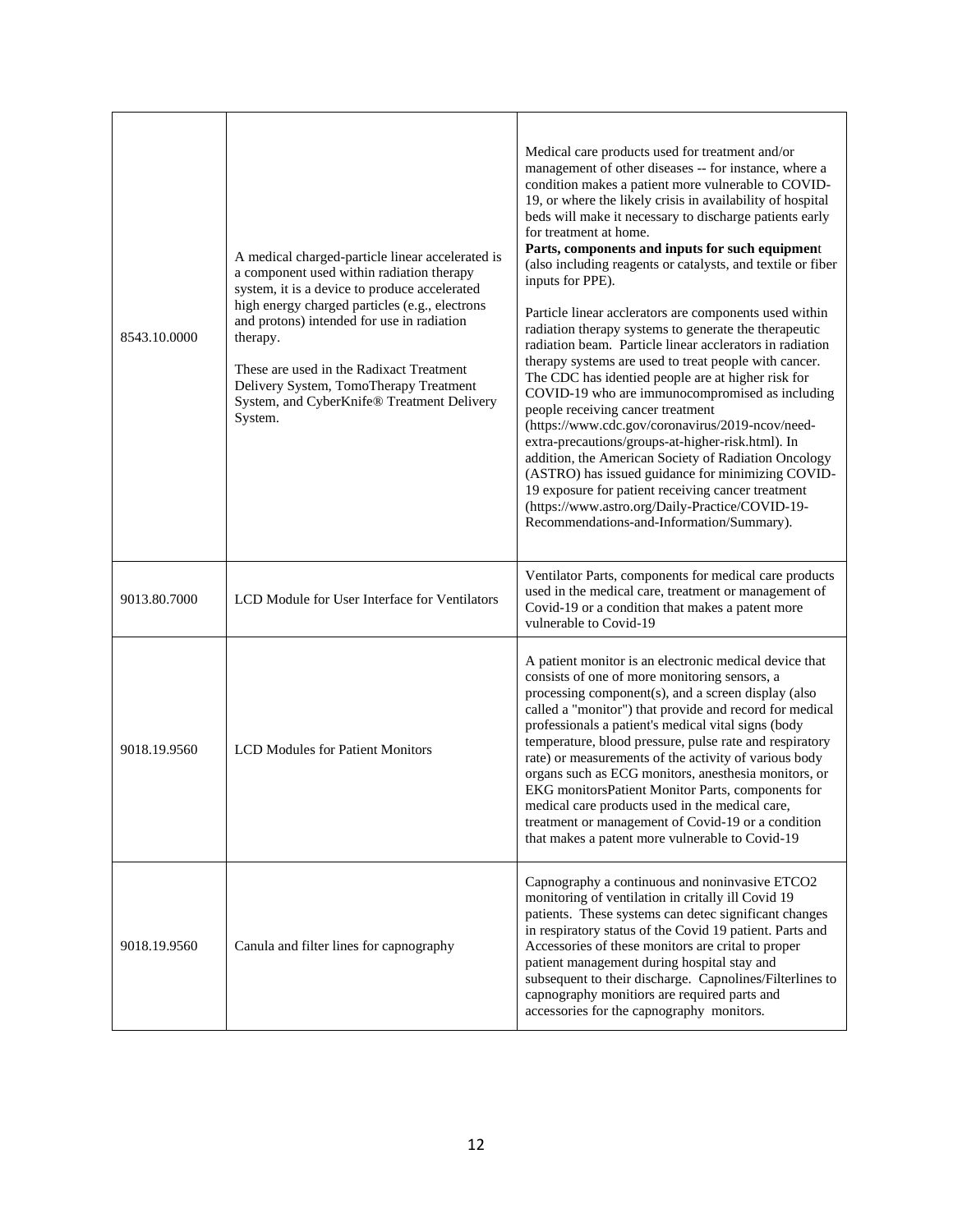| 9022.90.6000 | Capnography parts such as SPU PED-ADU<br>AIRWAY ADAPTER; SHIELD COVER;<br><b>BASE Cover: PEDIATRICCOMBINED</b><br>SENSOR; NEONATAL FLOW SENSOR, SPU<br>PED ADU; Nico Adult C02 Flow Sensor;<br>Airway Adapter Set H - ET >4.0 mm; CIRCUIT<br><b>BOARD</b> for Capnography | Capnography a continuous and noninvasive ETCO2<br>monitoring of ventilation in critally ill Covid 19<br>patients. These systems can detec significant changes<br>in respiratory status of the Covid 19 patient. Parts and<br>Accessories of these monitors are crital to proper<br>patient management during hospital stay and<br>subsequent to their discharge. Capnolines/Filterlines to<br>capnography monitiors are required parts and<br>accessories for the capnography monitors.                                                                                                                                                                                                                                    |
|--------------|---------------------------------------------------------------------------------------------------------------------------------------------------------------------------------------------------------------------------------------------------------------------------|----------------------------------------------------------------------------------------------------------------------------------------------------------------------------------------------------------------------------------------------------------------------------------------------------------------------------------------------------------------------------------------------------------------------------------------------------------------------------------------------------------------------------------------------------------------------------------------------------------------------------------------------------------------------------------------------------------------------------|
| 9022.90.6000 | Vertical stands specially designed to support,<br>contain or adjust the movement of X-ray digital<br>detectors, or the X-ray tube and collimator in<br>complete X-ray diagnostic systems                                                                                  | Verticle Stands are a primary part of X-ray Diagnostic<br>systems which hold and control the movement of the<br>X-ray acquisition element of these systems. The<br>Radiological Society of North America 20 Feb 2020 In<br>a study of more than 1,000 patients published in the<br>journal Radiology, indicated that chest Computed<br>Tomography outperformed lab testing in the diagnosis<br>of COVID-19. The researchers concluded that CT<br>should be used as the primary screening tool for<br>$COVID-19$<br>When patients are released for recovery Chest CT or<br>Xray will be instrumental in monitoring the condition<br>of these patients during their recovery to identify<br>dangerous re-occurring chest con |

#### **Exclusions to Expire in October 2020**

| 9018.90.7560 | Disposable negative pressure wound therapy<br>systems | Disposable negative pressure wound therapy systems<br>can help reduce COVID-19 transmission risks by<br>providing vulnerable wound patients with a clinically-<br>proven technology to treat wounds without requiring<br>patients to return to a hospital outpatient facility or<br>physician's offices. This helps limit patients' risk for<br>potential exposure to COVID at a these facilitates and<br>alleviates resource demands at these facilities to help<br>them focus on treating COVID-19 patients. |
|--------------|-------------------------------------------------------|----------------------------------------------------------------------------------------------------------------------------------------------------------------------------------------------------------------------------------------------------------------------------------------------------------------------------------------------------------------------------------------------------------------------------------------------------------------------------------------------------------------|
|--------------|-------------------------------------------------------|----------------------------------------------------------------------------------------------------------------------------------------------------------------------------------------------------------------------------------------------------------------------------------------------------------------------------------------------------------------------------------------------------------------------------------------------------------------------------------------------------------------|

# **List 2: Inputs/Components for Medical Devices Related to Covid-19**

| <b>HTSUS</b> |                                                                                         |                                                                                                                                                                                    |
|--------------|-----------------------------------------------------------------------------------------|------------------------------------------------------------------------------------------------------------------------------------------------------------------------------------|
| Code         | <b>Formal Product Description</b>                                                       | <b>Relationship to Covid-19</b>                                                                                                                                                    |
| 3910.00.0000 | Silicone used in the production of face and nasal<br>masks for respiratory care devices | Material used in the molding of the cushions for the<br>masks used with the respiratory devices to treat COVID-<br>19 patients                                                     |
| 3926.90.9990 | Plastic Parts for Digital IVUS system (Intra<br>Vascular Ultrasound)                    | Parts, components for medical care products used in the<br>medical care, treatment or management of Covid-19 or a<br>condition that makes a patent more vulnerable to Covid-<br>19 |
| 4802.20.2000 | Epson Printer paper pack $100$ sheets $=2$<br>sg.meter .84 kg                           | Parts, components for medical care products used in the<br>medical care, treatment or management of Covid-19 or a<br>condition that makes a patent more vulnerable to Covid-<br>19 |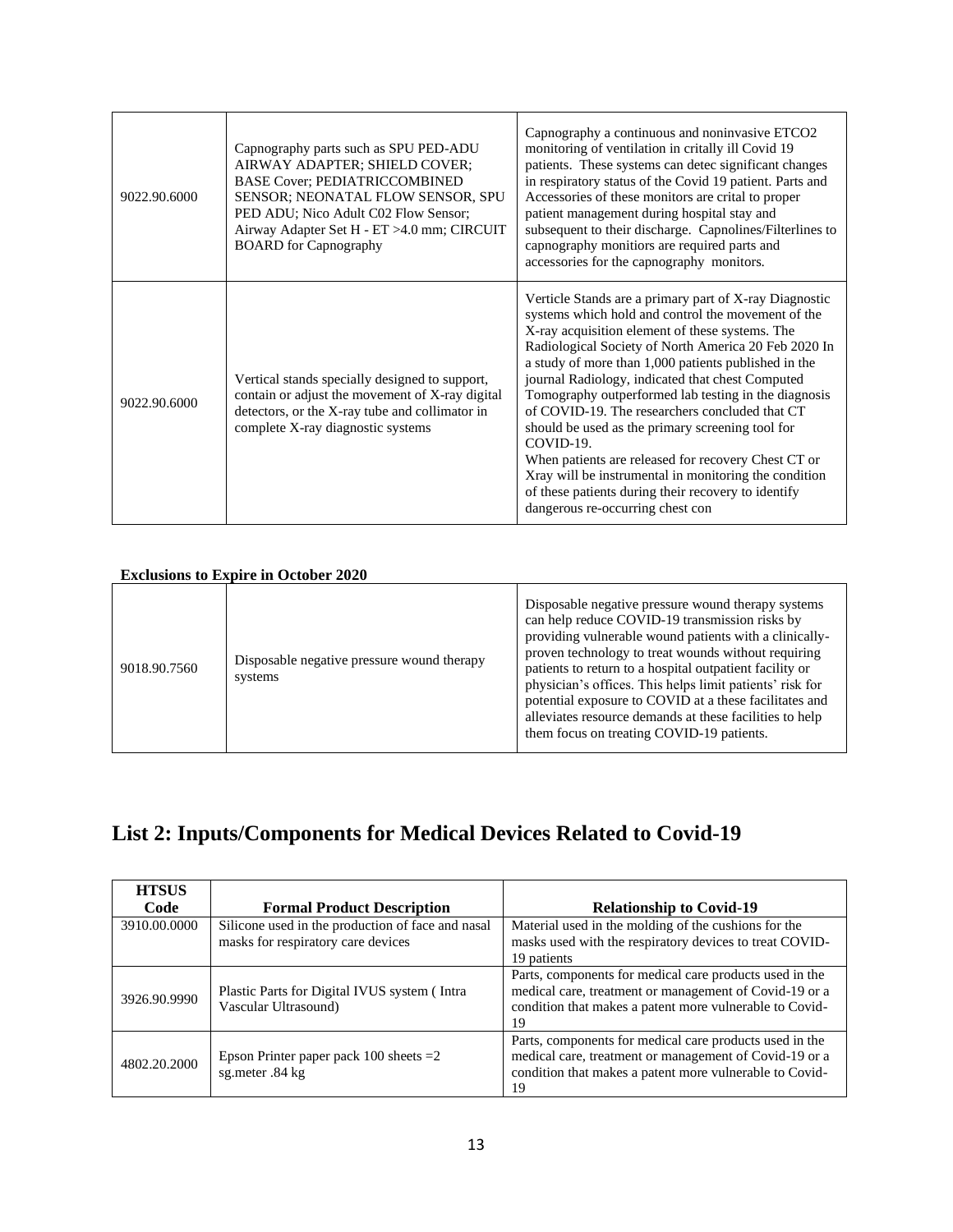| 4805.40.0000 | Cotton cellulose blotting or filter paper with<br>high wicking properties used with lateral flow<br>immunological assays and to bind protein or<br><b>DNA</b>                                                                                                                                                              | Parts, components for medical care products used in the<br>medical care, treatment or management of Covid-19 or a<br>condition that makes a patent more vulnerable to Covid-<br>19 |
|--------------|----------------------------------------------------------------------------------------------------------------------------------------------------------------------------------------------------------------------------------------------------------------------------------------------------------------------------|------------------------------------------------------------------------------------------------------------------------------------------------------------------------------------|
| 4823.20.9000 | Cellulose laboratory filter paper, suitable for<br>general laboratory filtration and paper-based<br>chromatography                                                                                                                                                                                                         | Parts, components for medical care products used in the<br>medical care, treatment or management of Covid-19 or a<br>condition that makes a patent more vulnerable to Covid-<br>19 |
| 4823.70.0040 | Cellulose thimbles for extraction of solid/liquid<br>samples. Used to extract potential chemicals to<br>evaluate such things as their antiviral properties.                                                                                                                                                                | Parts, components for medical care products used in the<br>medical care, treatment or management of Covid-19 or a<br>condition that makes a patent more vulnerable to Covid-<br>19 |
| 6909.19.5010 | Ceramic ball bearings are used in the<br>manufacture of single-use bioreactor and mixer<br>bags.                                                                                                                                                                                                                           | Parts, components for medical care products used in the<br>medical care, treatment or management of Covid-19 or a<br>condition that makes a patent more vulnerable to Covid-<br>19 |
| 6909.19.5095 | Ceramic ring for a Latham bowl that automates<br>separation of blood, to fraction blood, and<br>isolate plasma.                                                                                                                                                                                                            | Parts, components for medical care products used in the<br>medical care, treatment or management of Covid-19 or a<br>condition that makes a patent more vulnerable to Covid-<br>19 |
| 7019.90.5040 | Borosilicate glass microfiber filter papers.                                                                                                                                                                                                                                                                               | Parts, components for medical care products used in the<br>medical care, treatment or management of Covid-19 or a<br>condition that makes a patent more vulnerable to Covid-<br>19 |
| 7419.99.5050 | Brass Machined parts for Ventilators                                                                                                                                                                                                                                                                                       | Parts, components for medical care products used in the<br>medical care, treatment or management of Covid-19 or a<br>condition that makes a patent more vulnerable to Covid-<br>19 |
| 7419.99.5050 | Brass Machined parts for MRI                                                                                                                                                                                                                                                                                               | Parts, components for medical care products used in the<br>medical care, treatment or management of Covid-19 or a<br>condition that makes a patent more vulnerable to Covid-<br>19 |
| 7616.99.5190 | Parts and components for production of blood<br>and plasma donor collection system made of<br>aluminum - deck weldment silkscreens, parts of<br>chassis, mounting blocks for centrifuges, other<br>aluminum parts for blood donation and plasma<br>systems, blood analyzer diagnostics systems,<br>plasmapheresis systems. | Parts, components for medical care products used in the<br>medical care, treatment or management of Covid-19 or a<br>condition that makes a patent more vulnerable to Covid-<br>19 |
| 7616.99.5190 | Aluminum Machined mounting standoff for MR<br>magnetFor Magnet For MRI                                                                                                                                                                                                                                                     | Parts, components for medical care products used in the<br>medical care, treatment or management of Covid-19 or a<br>condition that makes a patent more vulnerable to Covid-<br>19 |
| 7616.99.5190 | Machined aluminum spacerFor Magnet For MRI                                                                                                                                                                                                                                                                                 | Parts, components for medical care products used in the<br>medical care, treatment or management of Covid-19 or a<br>condition that makes a patent more vulnerable to Covid-<br>19 |
| 7616.99.5190 | Machined aluminum extension plateFor Magnet<br>For MRI                                                                                                                                                                                                                                                                     | Parts, components for medical care products used in the<br>medical care, treatment or management of Covid-19 or a<br>condition that makes a patent more vulnerable to Covid-<br>19 |
| 7616.99.5190 | Bar, Heat Bus (Aluminum) For Magnet For MRI                                                                                                                                                                                                                                                                                | Parts, components for medical care products used in the<br>medical care, treatment or management of Covid-19 or a<br>condition that makes a patent more vulnerable to Covid-<br>19 |
| 7616.99.5190 | bracket, probeFor MRI                                                                                                                                                                                                                                                                                                      | Parts, components for medical care products used in the<br>medical care, treatment or management of Covid-19 or a<br>condition that makes a patent more vulnerable to Covid-<br>19 |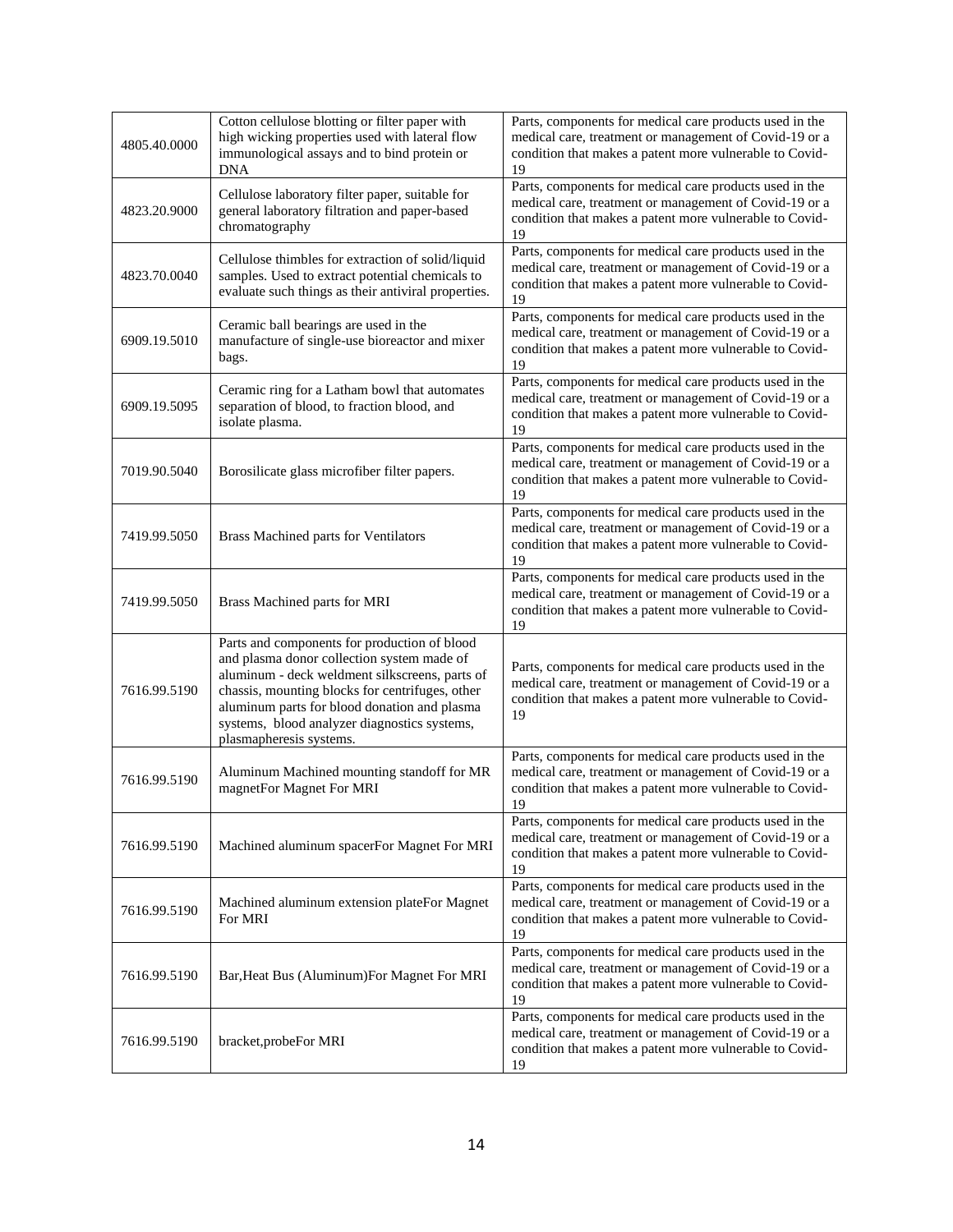| 7616.99.5190 | Aluminum machined support clevisFor Magnet<br>For MRI                                                                                  | Parts, components for medical care products used in the<br>medical care, treatment or management of Covid-19 or a<br>condition that makes a patent more vulnerable to Covid-<br>19 |
|--------------|----------------------------------------------------------------------------------------------------------------------------------------|------------------------------------------------------------------------------------------------------------------------------------------------------------------------------------|
| 7616.99.5190 | Aluminum machined part for MR magnetFor<br><b>Magnet For MRI</b>                                                                       | Parts, components for medical care products used in the<br>medical care, treatment or management of Covid-19 or a<br>condition that makes a patent more vulnerable to Covid-<br>19 |
| 7616.99.5190 | Aluminum Machined internal mounting bracket<br>for MR magnetFor Magnet For MRI                                                         | Parts, components for medical care products used in the<br>medical care, treatment or management of Covid-19 or a<br>condition that makes a patent more vulnerable to Covid-<br>19 |
| 7616.99.5190 | Aluminum Machined part for MR magnetFor<br><b>Magnet For MRI</b>                                                                       | Parts, components for medical care products used in the<br>medical care, treatment or management of Covid-19 or a<br>condition that makes a patent more vulnerable to Covid-<br>19 |
| 7616.99.5190 | bar, heat bus -40KFor Magnet For MRI                                                                                                   | Parts, components for medical care products used in the<br>medical care, treatment or management of Covid-19 or a<br>condition that makes a patent more vulnerable to Covid-<br>19 |
| 7616.99.5190 | stop axial-4k mainFor Magnet For MRI                                                                                                   | Parts, components for medical care products used in the<br>medical care, treatment or management of Covid-19 or a<br>condition that makes a patent more vulnerable to Covid-<br>19 |
| 7616.99.5190 | Cover, AccessFor Magnet For MRI                                                                                                        | Parts, components for medical care products used in the<br>medical care, treatment or management of Covid-19 or a<br>condition that makes a patent more vulnerable to Covid-<br>19 |
| 7616.99.5190 | Plate Seal/Drop off For Magnet For MRI                                                                                                 | Parts, components for medical care products used in the<br>medical care, treatment or management of Covid-19 or a<br>condition that makes a patent more vulnerable to Covid-<br>19 |
| 7616.99.5190 | <b>Block retainerFor Magnet For MRI</b>                                                                                                | Parts, components for medical care products used in the<br>medical care, treatment or management of Covid-19 or a<br>condition that makes a patent more vulnerable to Covid-<br>19 |
| 7616.99.5190 | bracket,jointsFor Magnet For MRI                                                                                                       | Parts, components for medical care products used in the<br>medical care, treatment or management of Covid-19 or a<br>condition that makes a patent more vulnerable to Covid-<br>19 |
| 7616.99.5190 | Bracket Diode MountingFor Magnet For MRI                                                                                               | Parts, components for medical care products used in the<br>medical care, treatment or management of Covid-19 or a<br>condition that makes a patent more vulnerable to Covid-<br>19 |
| 7616.99.5190 | Machined Aluminum part for MR magnetFor<br><b>Magnet For MRI</b>                                                                       | Parts, components for medical care products used in the<br>medical care, treatment or management of Covid-19 or a<br>condition that makes a patent more vulnerable to Covid-<br>19 |
| 7616.99.5190 | bracket, axial supportFor Magnet For MRI                                                                                               | Parts, components for medical care products used in the<br>medical care, treatment or management of Covid-19 or a<br>condition that makes a patent more vulnerable to Covid-<br>19 |
| 7616.99.5190 | BACKING BLOCK, L12-5,<br>50mm, CONDUCTIVE for diagnostic<br><b>Ultrasound TransducerFor Diagnostic</b><br><b>Ultrasound Transducer</b> | Parts, components for medical care products used in the<br>medical care, treatment or management of Covid-19 or a<br>condition that makes a patent more vulnerable to Covid-<br>19 |
| 7616.99.5190 | TRIGGER,LOCKING,DISPL<br><b>ARTICULATIONFor Diagnostic Ultrasound</b><br>System                                                        | Parts, components for medical care products used in the<br>medical care, treatment or management of Covid-19 or a<br>condition that makes a patent more vulnerable to Covid-<br>19 |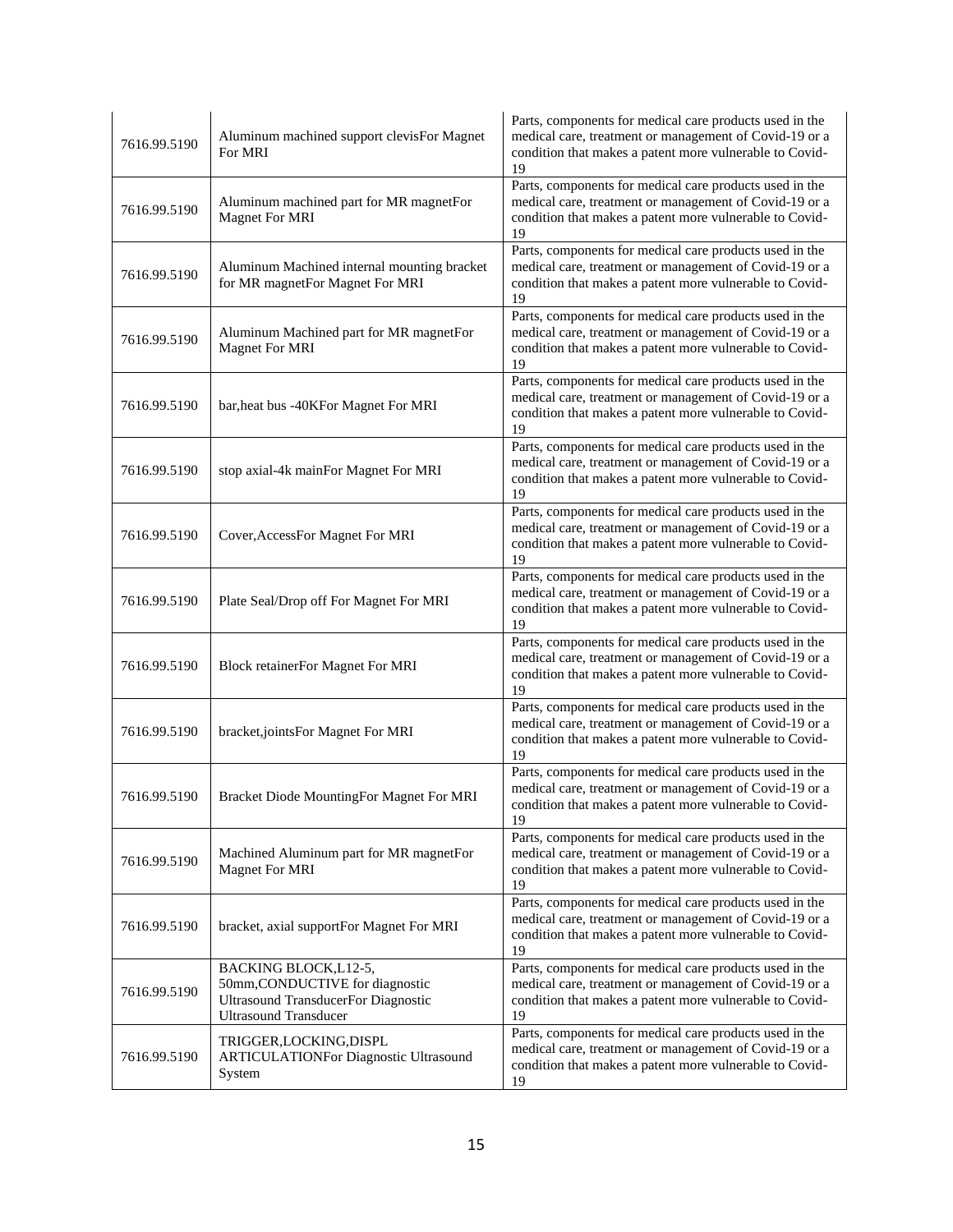| 7616.99.5190 | Physio Module Enclosure, TopFor Diagnostic<br><b>Ultrasound System</b>             | Parts, components for medical care products used in the<br>medical care, treatment or management of Covid-19 or a<br>condition that makes a patent more vulnerable to Covid-<br>19 |
|--------------|------------------------------------------------------------------------------------|------------------------------------------------------------------------------------------------------------------------------------------------------------------------------------|
| 7616.99.5190 | top cover, main pcb enclosureFor Diagnostic<br><b>Ultrasound System</b>            | Parts, components for medical care products used in the<br>medical care, treatment or management of Covid-19 or a<br>condition that makes a patent more vulnerable to Covid-<br>19 |
| 7616.99.5190 | REAR COVER, DISTRIBUTION<br>MODULEFor Diagnostic Ultrasound System                 | Parts, components for medical care products used in the<br>medical care, treatment or management of Covid-19 or a<br>condition that makes a patent more vulnerable to Covid-<br>19 |
| 7616.99.5190 | TCB bracketFor Diagnostic Ultrasound System                                        | Parts, components for medical care products used in the<br>medical care, treatment or management of Covid-19 or a<br>condition that makes a patent more vulnerable to Covid-<br>19 |
| 7616.99.5190 | fan bracketFor Diagnostic Ultrasound System                                        | Parts, components for medical care products used in the<br>medical care, treatment or management of Covid-19 or a<br>condition that makes a patent more vulnerable to Covid-<br>19 |
| 7616.99.5190 | Block Alignment eL18-4, Cross Hatch<br>FixtureFor Diagnostic Ultrasound Transducer | Parts, components for medical care products used in the<br>medical care, treatment or management of Covid-19 or a<br>condition that makes a patent more vulnerable to Covid-<br>19 |
| 7616.99.5190 | Block Alignment XL14-3, Cross Hatch<br>FixtureFor Diagnostic Ultrasound Transducer | Parts, components for medical care products used in the<br>medical care, treatment or management of Covid-19 or a<br>condition that makes a patent more vulnerable to Covid-<br>19 |
| 7616.99.5190 | HINGE PLATE, DISPLAY, RoHS                                                         | Parts, components for medical care products used in the<br>medical care, treatment or management of Covid-19 or a<br>condition that makes a patent more vulnerable to Covid-<br>19 |
| 7616.99.5190 | KIT-COUCH LIFTFor Computed Tomography                                              | Parts, components for medical care products used in the<br>medical care, treatment or management of Covid-19 or a<br>condition that makes a patent more vulnerable to Covid-<br>19 |
| 7616.99.5190 | dam, coldheadFor Magnet For MRI                                                    | Parts, components for medical care products used in the<br>medical care, treatment or management of Covid-19 or a<br>condition that makes a patent more vulnerable to Covid-<br>19 |
| 7616.99.5190 | Aluminum machined plateFor Magnet For MRI                                          | Parts, components for medical care products used in the<br>medical care, treatment or management of Covid-19 or a<br>condition that makes a patent more vulnerable to Covid-<br>19 |
| 7616.99.5190 | bracket, ACR, C2, C3, RIOF or Magnet For MRI                                       | Parts, components for medical care products used in the<br>medical care, treatment or management of Covid-19 or a<br>condition that makes a patent more vulnerable to Covid-<br>19 |
| 7616.99.5190 | cover, roll up slotFor Magnet For MRI                                              | Parts, components for medical care products used in the<br>medical care, treatment or management of Covid-19 or a<br>condition that makes a patent more vulnerable to Covid-<br>19 |
| 7616.99.5190 | Aluminum Machined cover plate for MR<br>magnetFor Magnet For MRI                   | Parts, components for medical care products used in the<br>medical care, treatment or management of Covid-19 or a<br>condition that makes a patent more vulnerable to Covid-<br>19 |
| 7616.99.5190 | comb, cable supportFor Magnet For MRI                                              | Parts, components for medical care products used in the<br>medical care, treatment or management of Covid-19 or a<br>condition that makes a patent more vulnerable to Covid-<br>19 |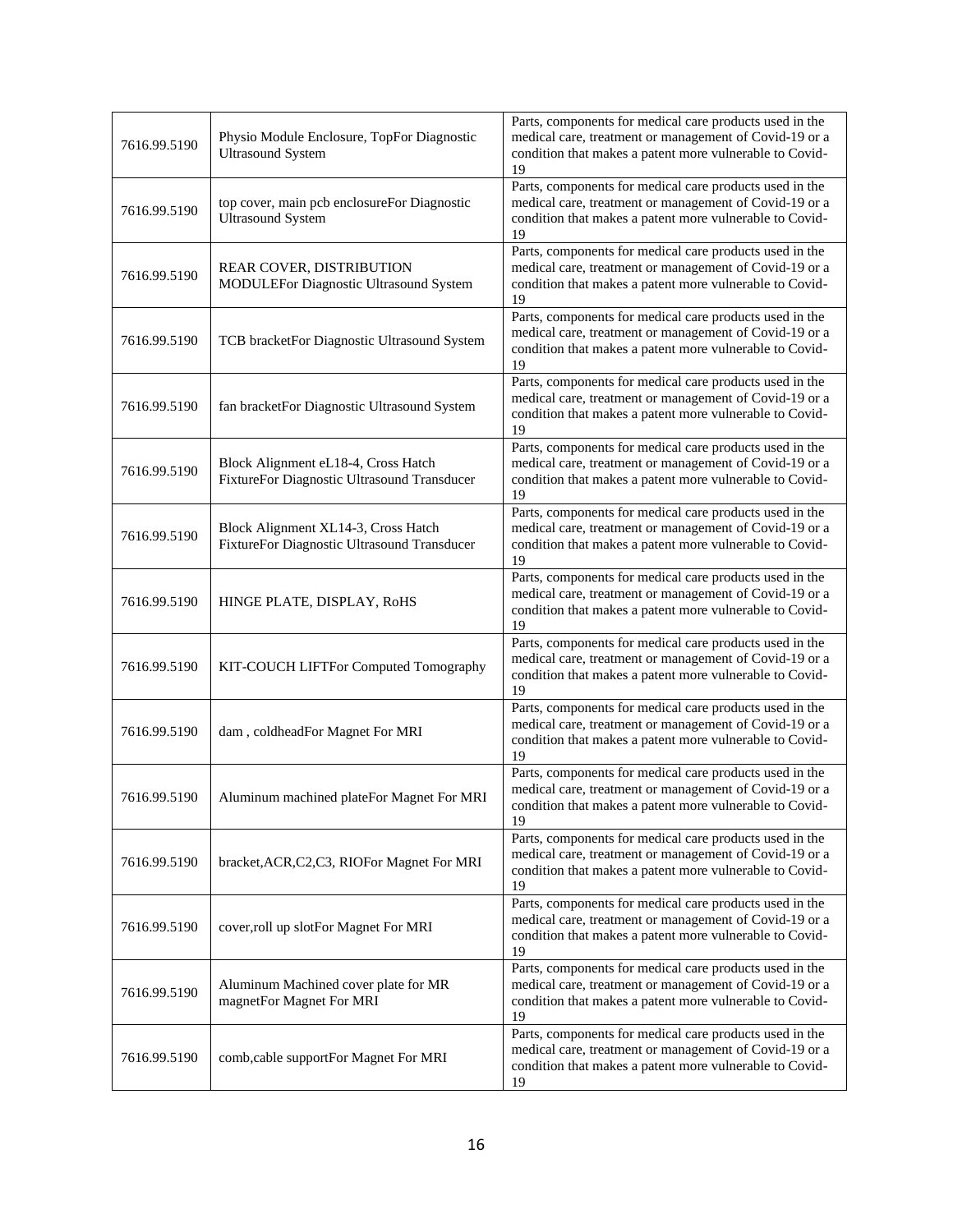| 7616.99.5190 | bracket, mtg-qibFor Magnet For MRI                                                                                                                                                                                                                     | Parts, components for medical care products used in the<br>medical care, treatment or management of Covid-19 or a<br>condition that makes a patent more vulnerable to Covid-<br>19 |
|--------------|--------------------------------------------------------------------------------------------------------------------------------------------------------------------------------------------------------------------------------------------------------|------------------------------------------------------------------------------------------------------------------------------------------------------------------------------------|
| 7616.99.5190 | Machined Aluminum part for MR magnetFor<br>Magnet For MRI                                                                                                                                                                                              | Parts, components for medical care products used in the<br>medical care, treatment or management of Covid-19 or a<br>condition that makes a patent more vulnerable to Covid-<br>19 |
| 7616.99.5190 | Platform, ServiceFor Magnet For MRI                                                                                                                                                                                                                    | Parts, components for medical care products used in the<br>medical care, treatment or management of Covid-19 or a<br>condition that makes a patent more vulnerable to Covid-<br>19 |
| 7616.99.5190 | comb, cable support lomgFor Magnet For MRI                                                                                                                                                                                                             | Parts, components for medical care products used in the<br>medical care, treatment or management of Covid-19 or a<br>condition that makes a patent more vulnerable to Covid-<br>19 |
| 7616.99.5190 | Machined aluminum bus barFor Magnet For<br><b>MRI</b>                                                                                                                                                                                                  | Parts, components for medical care products used in the<br>medical care, treatment or management of Covid-19 or a<br>condition that makes a patent more vulnerable to Covid-<br>19 |
| 7616.99.5190 | Machined Aluminium ShimFor Magnet For<br>MRI                                                                                                                                                                                                           | Parts, components for medical care products used in the<br>medical care, treatment or management of Covid-19 or a<br>condition that makes a patent more vulnerable to Covid-<br>19 |
| 7616.99.5190 | LCC4 IE2 pump(50HZ) replacement bracketFor<br><b>Magnet For MRI</b>                                                                                                                                                                                    | Parts, components for medical care products used in the<br>medical care, treatment or management of Covid-19 or a<br>condition that makes a patent more vulnerable to Covid-<br>19 |
| 8302.49.6085 | Parts and components for production of blood<br>and plasma donor collection system made of<br>aluminum - parts of a power supply for a blood<br>and plasma donor collection systems, blood<br>analyzer diagnostics systems, plasmapheresis<br>systems. | Parts, components for medical care products used in the<br>medical care, treatment or management of Covid-19 or a<br>condition that makes a patent more vulnerable to Covid-<br>19 |
| 8302.49.6085 | Siesmic Kits                                                                                                                                                                                                                                           | Parts, components for medical care products used in the<br>medical care, treatment or management of Covid-19 or a<br>condition that makes a patent more vulnerable to Covid-<br>19 |
| 8414.10.0000 | LCC2 GA Pump (50Hz) for MRI                                                                                                                                                                                                                            | Parts, components for medical care products used in the<br>medical care, treatment or management of Covid-19 or a<br>condition that makes a patent more vulnerable to Covid-<br>19 |
| 8414.10.0000 | Pumps for Ventilators                                                                                                                                                                                                                                  | Parts, components for medical care products used in the<br>medical care, treatment or management of Covid-19 or a<br>condition that makes a patent more vulnerable to Covid-<br>19 |
| 8414.59.6590 | Parts and components for production of a<br>vacuum pump for a blood and plasma donor<br>collection system and blood analyzer<br>diagnostics systems, plasmapheresis systems.                                                                           | Parts, components for medical care products used in the<br>medical care, treatment or management of Covid-19 or a<br>condition that makes a patent more vulnerable to Covid-<br>19 |
| 8414.59.6590 | Fan Assembly for AMI Advanced Molecular<br>Imaging                                                                                                                                                                                                     | Parts, components for medical care products used in the<br>medical care, treatment or management of Covid-19 or a<br>condition that makes a patent more vulnerable to Covid-<br>19 |
| 8414.90.9080 | Pump sub-assembly used in the motor of<br>respiratory care devices                                                                                                                                                                                     | Custom engineered and designed component designed for<br>respiratory devices to treat COVID-19 patients                                                                            |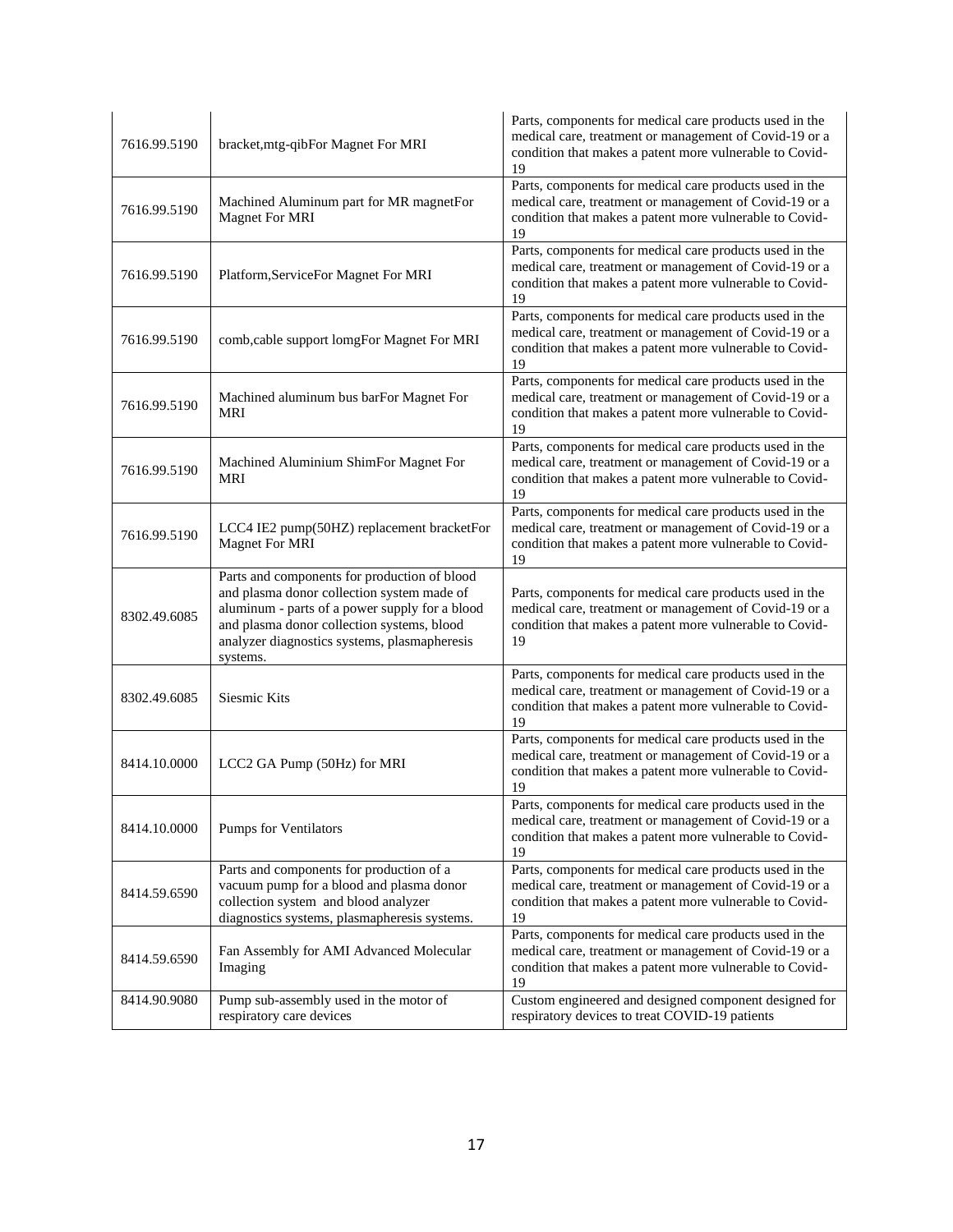| 8421.29.0065 | Blood filters for blood and plasma donor<br>collection systems, blood analyzer diagnostics<br>systems, plasmapheresis systems. Filters as<br>components of a finished blood collection<br>system for use on Whole Blood Collection<br>Systems for preparing and processing Red Cells,<br>Platelets and Plasma blood components. | Parts, components for medical care products used in the<br>medical care, treatment or management of Covid-19 or a<br>condition that makes a patent more vulnerable to Covid-<br>19 |
|--------------|---------------------------------------------------------------------------------------------------------------------------------------------------------------------------------------------------------------------------------------------------------------------------------------------------------------------------------|------------------------------------------------------------------------------------------------------------------------------------------------------------------------------------|
| 8421.91.6000 | Filter and Filter components for centrifuges for<br>blood and plasma donor collection systems and<br>blood analyzer diagnostics systems,<br>plasmapheresis systems.                                                                                                                                                             | Parts, components for medical care products used in the<br>medical care, treatment or management of Covid-19 or a<br>condition that makes a patent more vulnerable to Covid-<br>19 |
| 8421.99.0080 | Filter for respiratory care device                                                                                                                                                                                                                                                                                              | Parts, components for medical care products used in the<br>medical care, treatment or management of Covid-19 or a<br>condition that makes a patent more vulnerable to Covid-<br>19 |
| 8421.99.0080 | Filter and Filter components for centrifuges for<br>blood and plasma donor collection systems and<br>blood analyzer diagnostics systems,<br>plasmapheresis systems.                                                                                                                                                             | Parts, components for medical care products used in the<br>medical care, treatment or management of Covid-19 or a<br>condition that makes a patent more vulnerable to Covid-<br>19 |
| 8443.32.1050 | Printer Cables for Diagnostic Ultrasound                                                                                                                                                                                                                                                                                        | Parts, components for medical care products used in the<br>medical care, treatment or management of Covid-19 or a<br>condition that makes a patent more vulnerable to Covid-<br>19 |
| 8471.41.0150 | Host Computers Programed for Use with Digtial<br>X-ray                                                                                                                                                                                                                                                                          | Parts, components for medical care products used in the<br>medical care, treatment or management of Covid-19 or a<br>condition that makes a patent more vulnerable to Covid-<br>19 |
| 8471.41.0150 | Host Computers Programed for Use with<br>Diagnostic Ultrasound Systems                                                                                                                                                                                                                                                          | Parts, components for medical care products used in the<br>medical care, treatment or management of Covid-19 or a<br>condition that makes a patent more vulnerable to Covid-<br>19 |
| 8471.60.2000 | Keyboards for Diagnosic Ultrasound                                                                                                                                                                                                                                                                                              | Parts, components for medical care products used in the<br>medical care, treatment or management of Covid-19 or a<br>condition that makes a patent more vulnerable to Covid-<br>19 |
| 8503.00.9520 | Sub-assembly of a motor for respiratory care<br>device humidifier                                                                                                                                                                                                                                                               | Custom engineered and designed component designed for<br>respiratory devices to treat COVID-19 patients                                                                            |
| 8504.40.9520 | Power supplies for blood and plasma donor<br>collection systems and blood analyzer<br>diagnostics systems, plasmapheresis systems.                                                                                                                                                                                              | Parts, components for medical care products used in the<br>medical care, treatment or management of Covid-19 or a<br>condition that makes a patent more vulnerable to Covid-<br>19 |
| 8504.40.9520 | Power supply 90W for respiratory care device                                                                                                                                                                                                                                                                                    | Parts, components for medical care products used in the<br>medical care, treatment or management of Covid-19 or a<br>condition that makes a patent more vulnerable to Covid-<br>19 |
| 8504.40.9520 | Power Supplies for Ventilators                                                                                                                                                                                                                                                                                                  | Parts, components for medical care products used in the<br>medical care, treatment or management of Covid-19 or a<br>condition that makes a patent more vulnerable to Covid-<br>19 |
| 8504.40.9520 | Power Supplies for Portable Oxygen<br>Concentrators                                                                                                                                                                                                                                                                             | Parts, components for medical care products used in the<br>medical care, treatment or management of Covid-19 or a<br>condition that makes a patent more vulnerable to Covid-<br>19 |
| 8504.40.9520 | Power Supplies for Diagnostic Ultrasound<br>Systems                                                                                                                                                                                                                                                                             | Parts, components for medical care products used in the<br>medical care, treatment or management of Covid-19 or a<br>condition that makes a patent more vulnerable to Covid-<br>19 |
| 8504.40.9520 | Power Supplies for Electrocardiographs                                                                                                                                                                                                                                                                                          | Parts, components for medical care products used in the<br>medical care, treatment or management of Covid-19 or a<br>condition that makes a patent more vulnerable to Covid-<br>19 |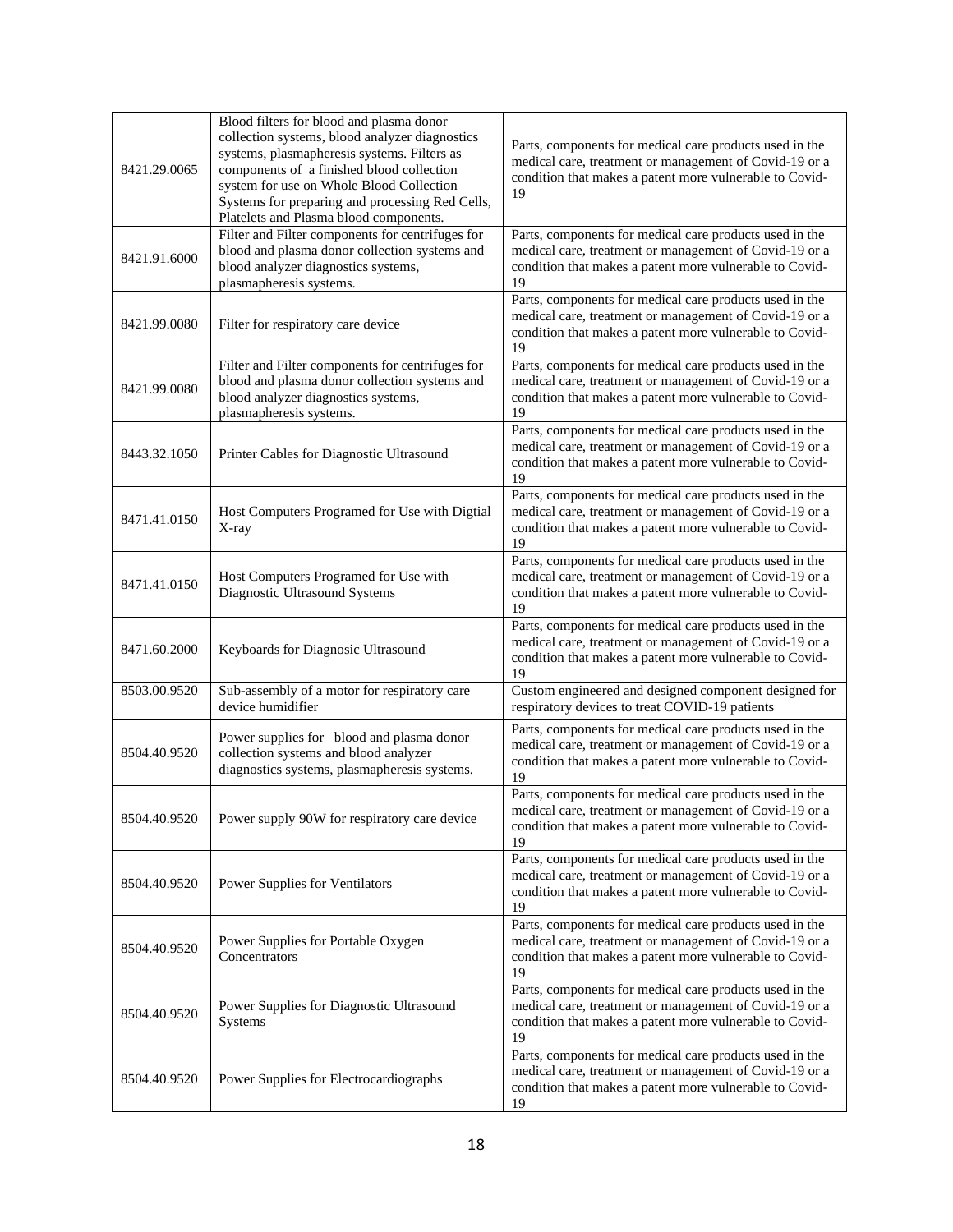| 8504.40.9520 | Power Supplies for Patient Monitors                                  | Parts, components for medical care products used in the<br>medical care, treatment or management of Covid-19 or a<br>condition that makes a patent more vulnerable to Covid-<br>19 |
|--------------|----------------------------------------------------------------------|------------------------------------------------------------------------------------------------------------------------------------------------------------------------------------|
| 8504.40.9520 | Power Supplies for defibrilators                                     | Parts, components for medical care products used in the<br>medical care, treatment or management of Covid-19 or a<br>condition that makes a patent more vulnerable to Covid-<br>19 |
| 8504.40.9520 | Power Supplies for MRI                                               | Parts, components for medical care products used in the<br>medical care, treatment or management of Covid-19 or a<br>condition that makes a patent more vulnerable to Covid-<br>19 |
| 8504.40.9520 | Power Supplies for Computed Tomography                               | Parts, components for medical care products used in the<br>medical care, treatment or management of Covid-19 or a<br>condition that makes a patent more vulnerable to Covid-<br>19 |
| 8504.40.9520 | Power Supplies for Computed Nebulizers                               | Parts, components for medical care products used in the<br>medical care, treatment or management of Covid-19 or a<br>condition that makes a patent more vulnerable to Covid-<br>19 |
| 8504.40.9530 | Power Supplies for Dignostic Ultrasound                              | Parts, components for medical care products used in the<br>medical care, treatment or management of Covid-19 or a<br>condition that makes a patent more vulnerable to Covid-<br>19 |
| 8504.40.9530 | Power Supplies for Computed Tomography                               | Parts, components for medical care products used in the<br>medical care, treatment or management of Covid-19 or a<br>condition that makes a patent more vulnerable to Covid-<br>19 |
| 8504.40.9530 | Power Supplies for Patient Monitors                                  | Parts, components for medical care products used in the<br>medical care, treatment or management of Covid-19 or a<br>condition that makes a patent more vulnerable to Covid-<br>19 |
| 8504.40.9570 | <b>Inverters for Computed Tomography</b>                             | Parts, components for medical care products used in the<br>medical care, treatment or management of Covid-19 or a<br>condition that makes a patent more vulnerable to Covid-<br>19 |
| 8504.40.9570 | <b>Invertersfor Patient Monitors</b>                                 | Parts, components for medical care products used in the<br>medical care, treatment or management of Covid-19 or a<br>condition that makes a patent more vulnerable to Covid-<br>19 |
| 8504.90.9630 | Power supply parts for blood and plasma donor<br>collection systems. | Parts, components for medical care products used in the<br>medical care, treatment or management of Covid-19 or a<br>condition that makes a patent more vulnerable to Covid-<br>19 |
| 8504.90.9630 | Phase Filter for MRI                                                 | Parts, components for medical care products used in the<br>medical care, treatment or management of Covid-19 or a<br>condition that makes a patent more vulnerable to Covid-<br>19 |
| 8507.60.0020 | Lithium Ion Batteries for Ventilators                                | Parts, components for medical care products used in the<br>medical care, treatment or management of Covid-19 or a<br>condition that makes a patent more vulnerable to Covid-<br>19 |
| 8507.60.0020 | Lithium Ion Batteries for Patient Monitors                           | Parts, components for medical care products used in the<br>medical care, treatment or management of Covid-19 or a<br>condition that makes a patent more vulnerable to Covid-<br>19 |
| 8507.60.0020 | Lithium Ion Batteries for Diagnostic Ultrasound                      | Parts, components for medical care products used in the<br>medical care, treatment or management of Covid-19 or a<br>condition that makes a patent more vulnerable to Covid-<br>19 |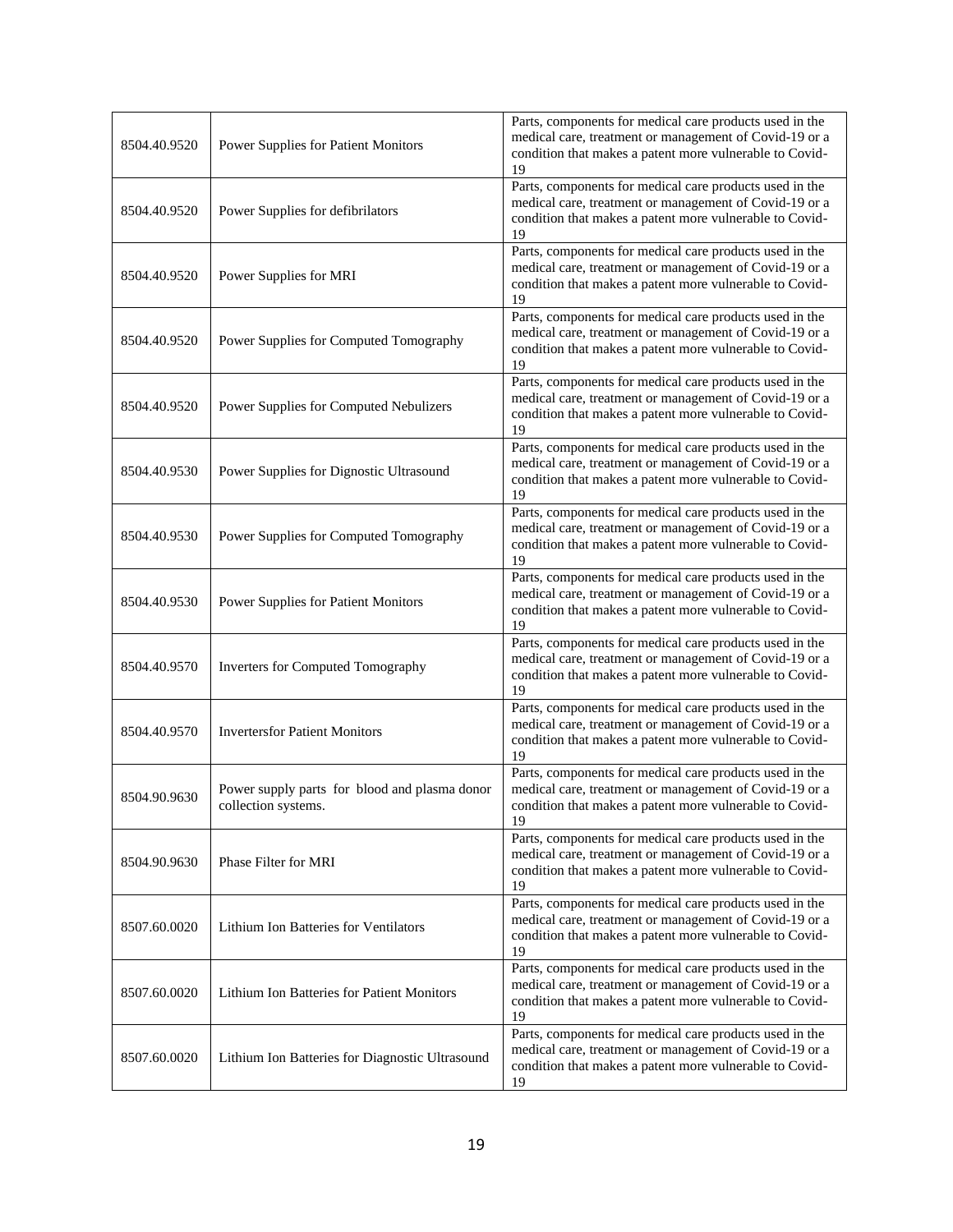| 8507.60.0020 | Lithium Ion Batteries for Electrocardiographs         | Parts, components for medical care products used in the<br>medical care, treatment or management of Covid-19 or a<br>condition that makes a patent more vulnerable to Covid-<br>19 |
|--------------|-------------------------------------------------------|------------------------------------------------------------------------------------------------------------------------------------------------------------------------------------|
| 8517.62.0020 | Switches for CT                                       | Parts, components for medical care products used in the<br>medical care, treatment or management of Covid-19 or a<br>condition that makes a patent more vulnerable to Covid-<br>19 |
| 8517.62.0020 | Switches for MRI                                      | Parts, components for medical care products used in the<br>medical care, treatment or management of Covid-19 or a<br>condition that makes a patent more vulnerable to Covid-<br>19 |
| 8517.62.0020 | Switches for CT                                       | Parts, components for medical care products used in the<br>medical care, treatment or management of Covid-19 or a<br>condition that makes a patent more vulnerable to Covid-<br>19 |
| 8517.62.0020 | Switches for Digital X-ray                            | Parts, components for medical care products used in the<br>medical care, treatment or management of Covid-19 or a<br>condition that makes a patent more vulnerable to Covid-<br>19 |
| 8517.62.0020 | Switches for IXR                                      | Parts, components for medical care products used in the<br>medical care, treatment or management of Covid-19 or a<br>condition that makes a patent more vulnerable to Covid-<br>19 |
| 8523.49.2020 | Recorded CD/DVD for Computed Tomography               | Parts, components for medical care products used in the<br>medical care, treatment or management of Covid-19 or a<br>condition that makes a patent more vulnerable to Covid-<br>19 |
| 8523.49.2020 | Recorded CD/DVD for Electrocardiograph                | Parts, components for medical care products used in the<br>medical care, treatment or management of Covid-19 or a<br>condition that makes a patent more vulnerable to Covid-<br>19 |
| 8523.51.0000 | Solid State Data Storage for AMI                      | Parts, components for medical care products used in the<br>medical care, treatment or management of Covid-19 or a<br>condition that makes a patent more vulnerable to Covid-<br>19 |
| 8523.51.0000 | Solid State Data Storage for Computed<br>Tomography   | Parts, components for medical care products used in the<br>medical care, treatment or management of Covid-19 or a<br>condition that makes a patent more vulnerable to Covid-<br>19 |
| 8523.51.0000 | Solid State Data Storage for Ventilators              | Parts, components for medical care products used in the<br>medical care, treatment or management of Covid-19 or a<br>condition that makes a patent more vulnerable to Covid-<br>19 |
| 8523.51.0000 | Solid State Data Storage for Diagnostic<br>Ultrasound | Parts, components for medical care products used in the<br>medical care, treatment or management of Covid-19 or a<br>condition that makes a patent more vulnerable to Covid-<br>19 |
| 8532.24.0020 | <b>Capacitor for Patient Monitor</b>                  | Parts, components for medical care products used in the<br>medical care, treatment or management of Covid-19 or a<br>condition that makes a patent more vulnerable to Covid-<br>19 |
| 8532.24.0020 | Capacitor for Personal Help Button                    | Parts, components for medical care products used in the<br>medical care, treatment or management of Covid-19 or a<br>condition that makes a patent more vulnerable to Covid-<br>19 |
| 8536.69.4010 | Coax Connector for Patient monitor                    | Parts, components for medical care products used in the<br>medical care, treatment or management of Covid-19 or a<br>condition that makes a patent more vulnerable to Covid-<br>19 |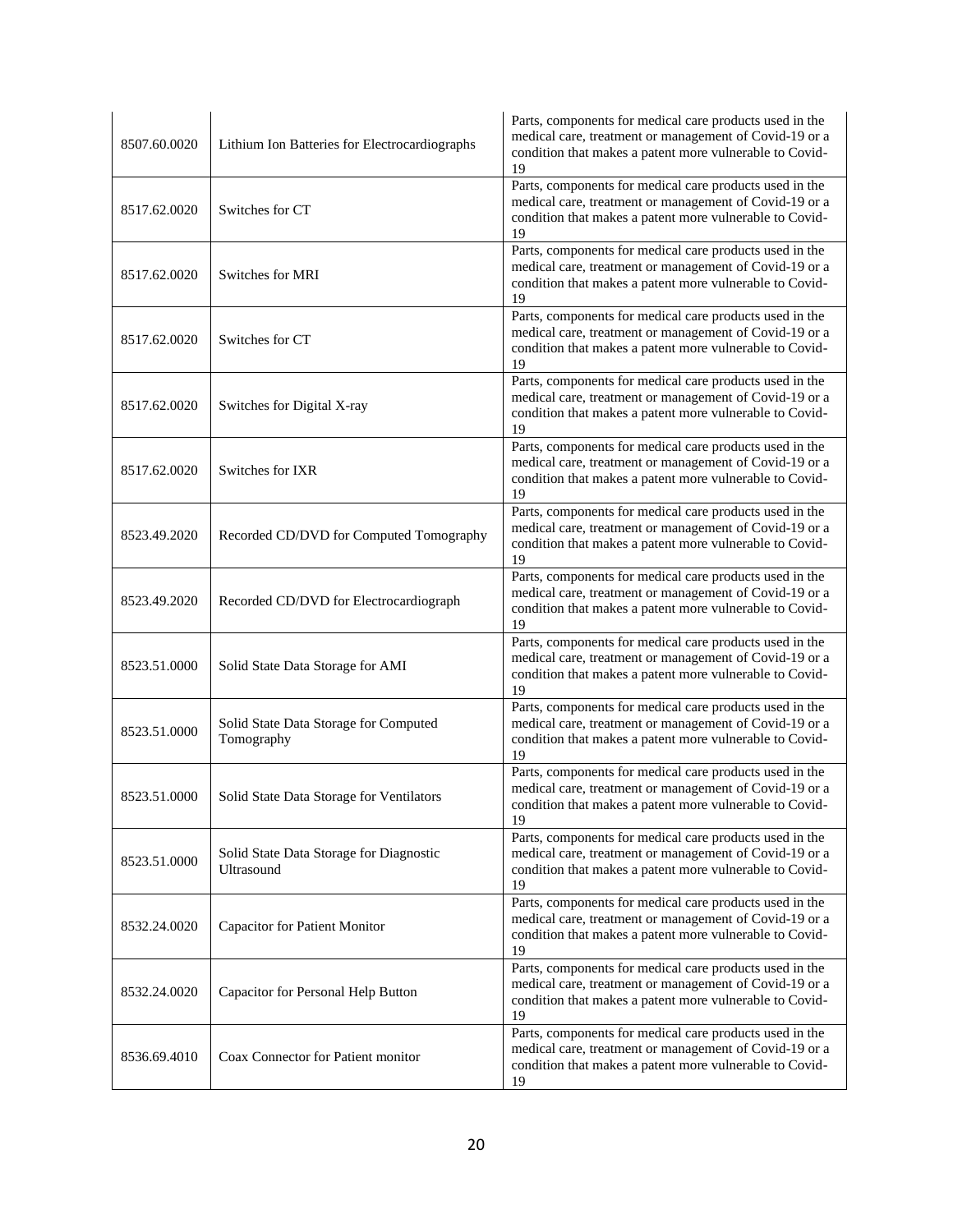| 8536.69.4010 | Coax Connector for MRI                                                                                                  | Parts, components for medical care products used in the<br>medical care, treatment or management of Covid-19 or a<br>condition that makes a patent more vulnerable to Covid-<br>19 |
|--------------|-------------------------------------------------------------------------------------------------------------------------|------------------------------------------------------------------------------------------------------------------------------------------------------------------------------------|
| 8537.10.9170 | Data input device for CT                                                                                                | Parts, components for medical care products used in the<br>medical care, treatment or management of Covid-19 or a<br>condition that makes a patent more vulnerable to Covid-<br>19 |
| 8537.10.9170 | Data input device for MRI                                                                                               | Parts, components for medical care products used in the<br>medical care, treatment or management of Covid-19 or a<br>condition that makes a patent more vulnerable to Covid-<br>19 |
| 8537.10.9170 | Data input device for IXR                                                                                               | Parts, components for medical care products used in the<br>medical care, treatment or management of Covid-19 or a<br>condition that makes a patent more vulnerable to Covid-<br>19 |
| 8537.10.9170 | Data input device for Patient Monitor                                                                                   | Parts, components for medical care products used in the<br>medical care, treatment or management of Covid-19 or a<br>condition that makes a patent more vulnerable to Covid-<br>19 |
| 8544.20.0000 | Cables for Digital IVUS system (Intra Vascular<br>Ultrasound)                                                           | Parts, components for medical care products used in the<br>medical care, treatment or management of Covid-19 or a<br>condition that makes a patent more vulnerable to Covid-<br>19 |
| 8544.20.0000 | Cables for MRI                                                                                                          | Parts, components for medical care products used in the<br>medical care, treatment or management of Covid-19 or a<br>condition that makes a patent more vulnerable to Covid-<br>19 |
| 8544.42.9090 | Cables for blood and plasma donor collection<br>systems, blood analyzer diagnostics systems,<br>plasmapheresis systems. | Parts, components for medical care products used in the<br>medical care, treatment or management of Covid-19 or a<br>condition that makes a patent more vulnerable to Covid-<br>19 |
| 8544.42.9090 | Power cord attached to the power supply for<br>respiratory care device                                                  | Parts, components for medical care products used in the<br>medical care, treatment or management of Covid-19 or a<br>condition that makes a patent more vulnerable to Covid-<br>19 |
| 8544.42.9090 | <b>Cables for Ventilators</b>                                                                                           | Parts, components for medical care products used in the<br>medical care, treatment or management of Covid-19 or a<br>condition that makes a patent more vulnerable to Covid-<br>19 |
| 8544.42.9090 | <b>Cables for Ventilators</b>                                                                                           | Parts, components for medical care products used in the<br>medical care, treatment or management of Covid-19 or a<br>condition that makes a patent more vulnerable to Covid-<br>19 |
| 8544.42.9090 | Cables for Electrocardiographs                                                                                          | Parts, components for medical care products used in the<br>medical care, treatment or management of Covid-19 or a<br>condition that makes a patent more vulnerable to Covid-<br>19 |
| 8544.42.9090 | Cables for Digital IVUS system (Intra Vascular<br>Ultrasound)                                                           | Parts, components for medical care products used in the<br>medical care, treatment or management of Covid-19 or a<br>condition that makes a patent more vulnerable to Covid-<br>19 |
| 8544.42.9090 | <b>Cables for Patient Monitors</b>                                                                                      | Parts, components for medical care products used in the<br>medical care, treatment or management of Covid-19 or a<br>condition that makes a patent more vulnerable to Covid-<br>19 |
| 8544.42.9090 | Cables for Capnography                                                                                                  | Parts, components for medical care products used in the<br>medical care, treatment or management of Covid-19 or a<br>condition that makes a patent more vulnerable to Covid-<br>19 |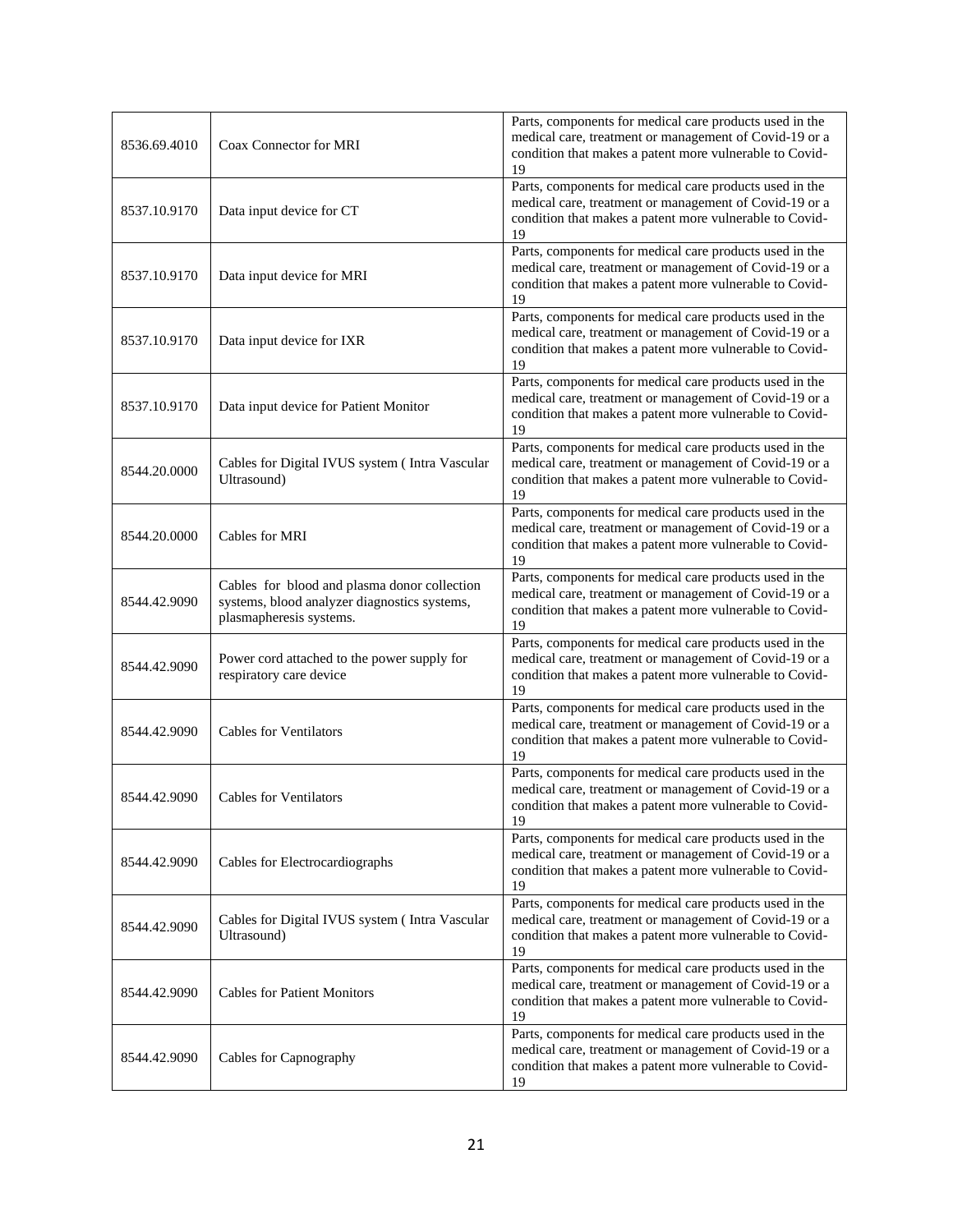| 8544.42.9090 | Cables for MRI                                                                                                                    | Parts, components for medical care products used in the<br>medical care, treatment or management of Covid-19 or a<br>condition that makes a patent more vulnerable to Covid-<br>19 |
|--------------|-----------------------------------------------------------------------------------------------------------------------------------|------------------------------------------------------------------------------------------------------------------------------------------------------------------------------------|
| 8544.42.9090 | Cables for Digital X-ray                                                                                                          | Parts, components for medical care products used in the<br>medical care, treatment or management of Covid-19 or a<br>condition that makes a patent more vulnerable to Covid-<br>19 |
| 8544.42.9090 | Cables for AMI                                                                                                                    | Parts, components for medical care products used in the<br>medical care, treatment or management of Covid-19 or a<br>condition that makes a patent more vulnerable to Covid-<br>19 |
| 8544.42.9090 | Cables for Diagnostic Ultrasound                                                                                                  | Parts, components for medical care products used in the<br>medical care, treatment or management of Covid-19 or a<br>condition that makes a patent more vulnerable to Covid-<br>19 |
| 8544.42.9090 | <b>Cables for Diagnostic Transducers</b>                                                                                          | Parts, components for medical care products used in the<br>medical care, treatment or management of Covid-19 or a<br>condition that makes a patent more vulnerable to Covid-<br>19 |
| 8544.42.9090 | Cables for Computed Tomography                                                                                                    | Parts, components for medical care products used in the<br>medical care, treatment or management of Covid-19 or a<br>condition that makes a patent more vulnerable to Covid-<br>19 |
| 8544.42.9090 | Cables for Portable Oxygen Concentrators                                                                                          | Parts, components for medical care products used in the<br>medical care, treatment or management of Covid-19 or a<br>condition that makes a patent more vulnerable to Covid-<br>19 |
| 8544.49.3080 | Copper cables for blood and plasma donor<br>collection systems and blood analyzer<br>diagnostics systems, plasmapheresis systems. | Parts, components for medical care products used in the<br>medical care, treatment or management of Covid-19 or a<br>condition that makes a patent more vulnerable to Covid-<br>19 |
| 9011.90.0000 | Accessories designed for compound optical<br>microscope stages (described in statistical<br>reporting number 9011.90.0000)        | Parts, components for medical care products used in the<br>medical care, treatment or management of Covid-19 or a<br>condition that makes a patent more vulnerable to Covid-<br>19 |
| 9013.20.0000 | Laser Marker for Computed Tomography                                                                                              | Parts, components for medical care products used in the<br>medical care, treatment or management of Covid-19 or a<br>condition that makes a patent more vulnerable to Covid-<br>19 |
| 9013.80.9000 | DUAL DISPLAY FIBER AMPLIFIER for<br>production of blood and plasma donor collection<br>systems.                                   | Parts, components for medical care products used in the<br>medical care, treatment or management of Covid-19 or a<br>condition that makes a patent more vulnerable to Covid-<br>19 |
| 9013.80.9000 | <b>LCD</b> for Patient Monitors                                                                                                   | Parts, components for medical care products used in the<br>medical care, treatment or management of Covid-19 or a<br>condition that makes a patent more vulnerable to Covid-<br>19 |
| 9013.80.9000 | <b>LCD</b> for Ventilators                                                                                                        | Parts, components for medical care products used in the<br>medical care, treatment or management of Covid-19 or a<br>condition that makes a patent more vulnerable to Covid-<br>19 |
| 9018.19.9560 | <b>IVUS</b> Catheter                                                                                                              | Parts, components for medical care products used in the<br>medical care, treatment or management of Covid-19 or a<br>condition that makes a patent more vulnerable to Covid-<br>19 |
| 9027.90.5630 | <b>Biosensors</b>                                                                                                                 | Parts, components for medical care products used in the<br>medical care, treatment or management of Covid-19 or a<br>condition that makes a patent more vulnerable to Covid-<br>19 |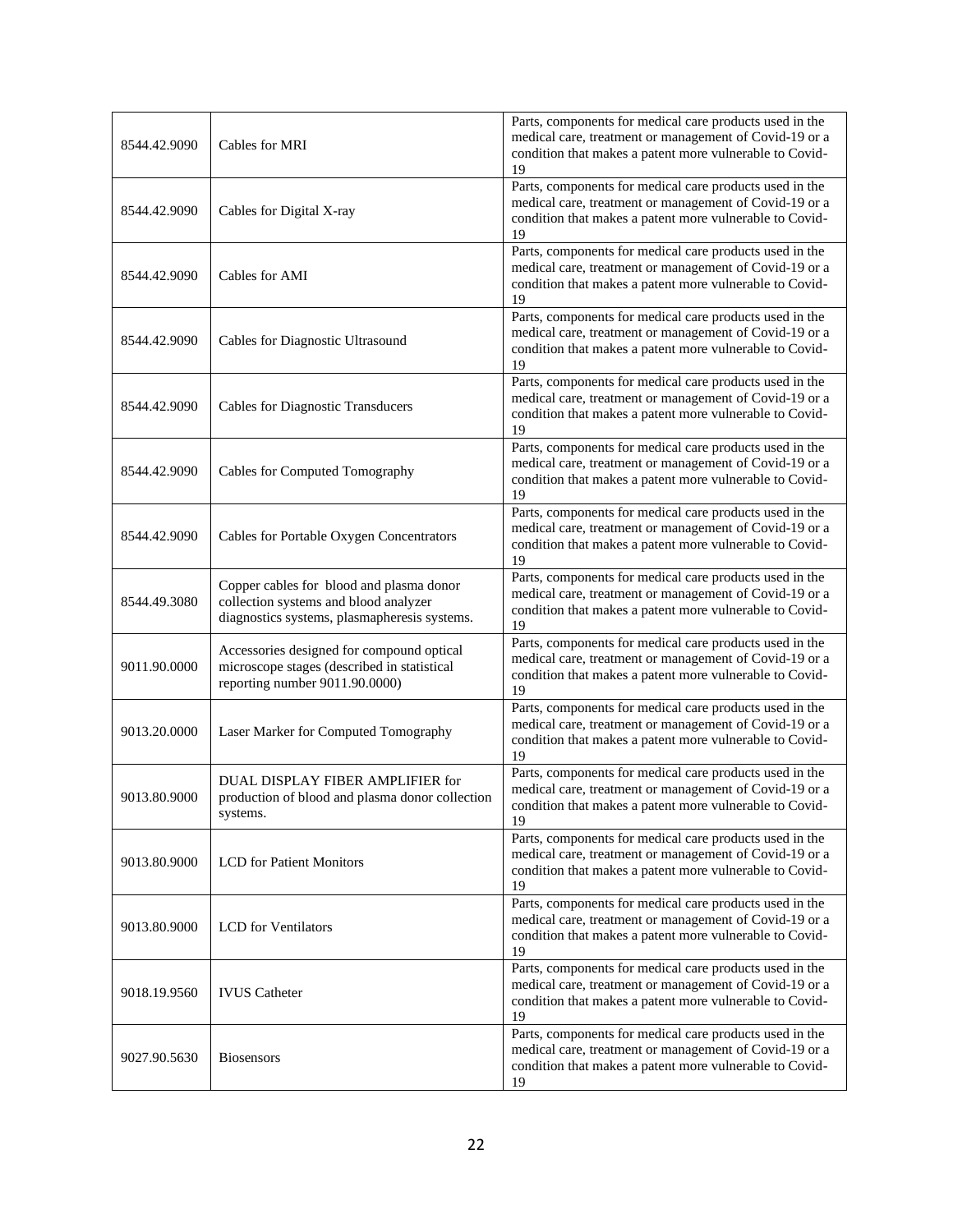| 9027.90.5650 | Kits, parts, accessories and printed circuit boards<br>used for multi-mode microplate readers, micro<br>imaging systems, and chemistry modules for<br>immunochemistry systems | Parts, components for medical care products used in the<br>medical care, treatment or management of Covid-19 or a<br>condition that makes a patent more vulnerable to Covid-<br>19 |
|--------------|-------------------------------------------------------------------------------------------------------------------------------------------------------------------------------|------------------------------------------------------------------------------------------------------------------------------------------------------------------------------------|
| 9030.33.3800 | Patch Clamps                                                                                                                                                                  | Parts, components for medical care products used in the<br>medical care, treatment or management of Covid-19 or a<br>condition that makes a patent more vulnerable to Covid-<br>19 |

#### **Exclusions to Expire on Sept 20, 2020**

| 8471.50.0150 | Processing units (host computers for image<br>capture and re-construction), for use in<br>ultrasound systems                                                            | For use in ultrasound systems, which are used for<br>evaluation of COVID-19 (and related illnesses), including<br>for thoracic, lung and cardiac evaluation. Demand for<br>these products is increasing in the current situation.                                                                           |
|--------------|-------------------------------------------------------------------------------------------------------------------------------------------------------------------------|-------------------------------------------------------------------------------------------------------------------------------------------------------------------------------------------------------------------------------------------------------------------------------------------------------------|
| 8471.50.0150 | Processing units (host computers for image<br>capture and re-construction), for use in<br>computed tomography (CT) systems                                              | For use in computed tomography (CT) systems, which are<br>used for evaluating the progression of COVID-19 and<br>related lung illnesses.                                                                                                                                                                    |
| 8471.80.1000 | Control and adapter units for use in computed<br>tomography systems for human use                                                                                       | For use in computed tomography (CT) systems, which are<br>used for evaluating the progression of COVID-19 and<br>related lung illnesses.                                                                                                                                                                    |
| 8471.80.1000 | Control and adapter units for use in ultrasound<br>systems for human use                                                                                                | For use in ultrasound systems, which are used for<br>evaluation of COVID-19 (and related illnesses), including<br>for thoracic, lung and cardiac evaluation. Demand for<br>these products is increasing in the current situation.                                                                           |
| 8504.40.9530 | Static converters, of power output exceeding 150<br>W but not exceeding 500 W, for use in<br>respiratory care and anesthesia systems                                    | For use in respiratory equipment (including ventilators)<br>and anesthesia equipment (which can be used as<br>ventilators in emergencies, per FDA guidance), which are<br>used in COVID-19 treatment. Demand for both these<br>products is increasing in the current situation.                             |
| 8504.40.9540 | Static converters for use in computed<br>tomography systems                                                                                                             | For use in computed tomography (CT) systems, which are<br>used for evaluating the progression of COVID-19 and<br>related lung illnesses.                                                                                                                                                                    |
| 8504.40.9580 | Printed circuit board assemblies for use in<br>anesthesia and respiratory care systems                                                                                  | For use in respiratory equipment (including ventilators)<br>and anesthesia equipment (which can be used as<br>ventilators in emergencies, per FDA guidance), which are<br>used in COVID-19 treatment. Demand for both these<br>products is increasing in the current situation.                             |
| 8523.49.2010 | Prepackaged software options on digital media<br>for use in computed tomography systems                                                                                 | For use in computed tomography (CT) systems, which are<br>used for evaluating the progression of COVID-19 and<br>related lung illnesses.                                                                                                                                                                    |
| 8537.10.9150 | Panel and distribution boards (operator console)<br>for use in computed tomography systems                                                                              | For use in computed tomography (CT) systems, which are<br>used for evaluating the progression of COVID-19 and<br>related lung illnesses.                                                                                                                                                                    |
| 8537.10.9170 | Boards, panels, consoles, desks, cabinets and<br>other bases (for the control or distribution of<br>electricity), for use in respiratory care and<br>anesthesia systems | For use in respiratory equipment (including ventilators)<br>and anesthesia equipment (which can be used as<br>ventilators in emergencies, per FDA guidance), which are<br>used in COVID-19 treatment. Demand for both these<br>products is increasing in the current situation.                             |
| 8537.10.9170 | Boards, panels, consoles, desks, cabinets and<br>other bases (for the control or distribution of<br>electricity), for use in X-Ray systems                              | For use in x-ray systems, which are used for evaluation of<br>covid-19 and related illnesses. Portable x-ray is<br>particularly useful in ambulatory care settings where<br>COVID-19 patients are located and need lung evaluation.<br>Demand for these products is increasing in the current<br>situation. |
| 8537.10.9170 | Boards, panels, consoles, desks, cabinets and<br>other bases (for the control or distribution of<br>electricity), for use in computed tomography<br>systems             | For use in computed tomography (CT) systems, which are<br>used for evaluating the progression of COVID-19 and<br>related lung illnesses.                                                                                                                                                                    |